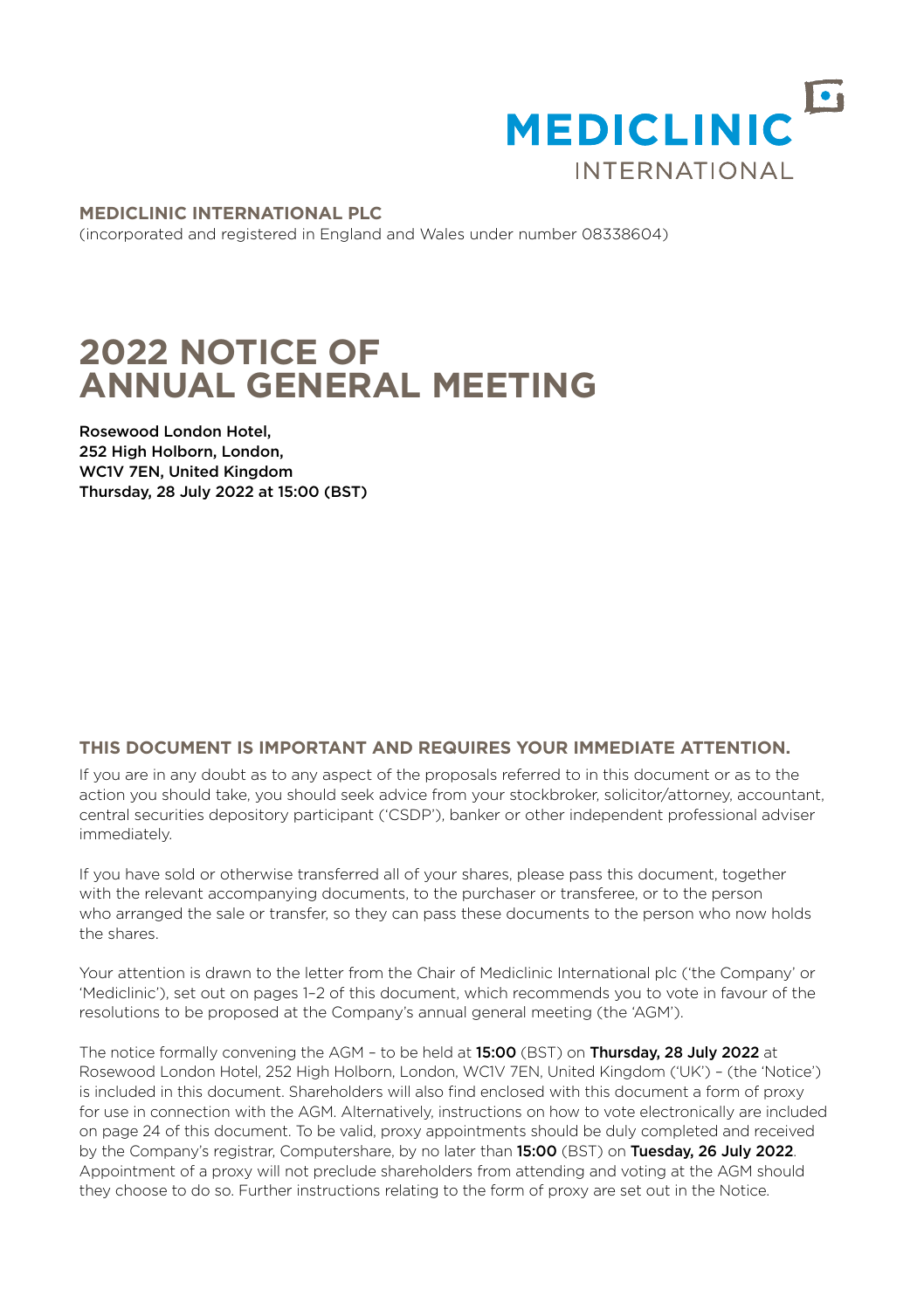# <span id="page-1-0"></span>**CONTENTS**

Encl

| 1    | Chair's letter                   |
|------|----------------------------------|
| 3    | Notice of annual general meeting |
| 12   | Appendix 1                       |
| 17   | Biographies of the directors     |
| 24   | Shareholder notes                |
| 28   | Shareholder event                |
| 29   | Company information              |
| 30   | Venue and directions             |
| osed | Form of proxy                    |

# **CHAIR'S LETTER**



Dear shareholder,

# **ANNUAL GENERAL MEETING: 28 JULY 2022**

I am writing to you with details of the AGM of the Company to be held at Rosewood London Hotel, 252 High Holborn, London, WC1V 7EN, UK on Thursday, 28 July 2022 at 15:00 (BST).

At the time of publication of this Notice, there are no UK Government restrictions on public gatherings and travel. We are therefore planning to hold our AGM in the usual way, with shareholders being able to attend in person. We will continue to monitor the status of the pandemic and will revise arrangements in connection with the AGM or introduce COVID-safe measures should it become necessary. Any changes to the arrangements for the AGM (including any change to the location of the AGM) will be communicated to shareholders before the meeting via the Company's website ([investor.mediclinic.com](https://investor.mediclinic.com)) and a regulatory news announcement.

# **SHAREHOLDER EVENT**

The Board of Directors (the 'Board' or the 'Directors') is keen for shareholders to attend and participate in shareholder meetings and is also offering other ways for shareholders to engage with the Company. To ensure all shareholders have the opportunity to engage with the Board before submitting their proxy votes, there will be a live online shareholder engagement event on Thursday, 14 July 2022 at 14:00 (BST) (the 'Shareholder Event'). Together with the Group Chief Executive Officer and the chairs of the Board committees, I look forward to meeting you and responding to your questions about the Company or the resolutions being proposed at the AGM. Our Group Chief Financial Officer will not be able to attend the Shareholder Event (or AGM) this year; however, Braam Joubert, the Chief Financial Officer of our Southern African operations, will be available to answer questions on the financial performance of the Group.

Shareholders will be able to ask questions during the Shareholder Event or submit them via email in advance of the event. The Company will answer the questions during the Shareholder Event and endeavour to publish and maintain an appropriate summary of responses to questions raised in the 'Investor Relations' section of our website at [investor.mediclinic.com](https://investor.mediclinic.com).

Further details on how you can join the Shareholder Event and submit your questions are set out on [page 28](#page-15-0) of this document.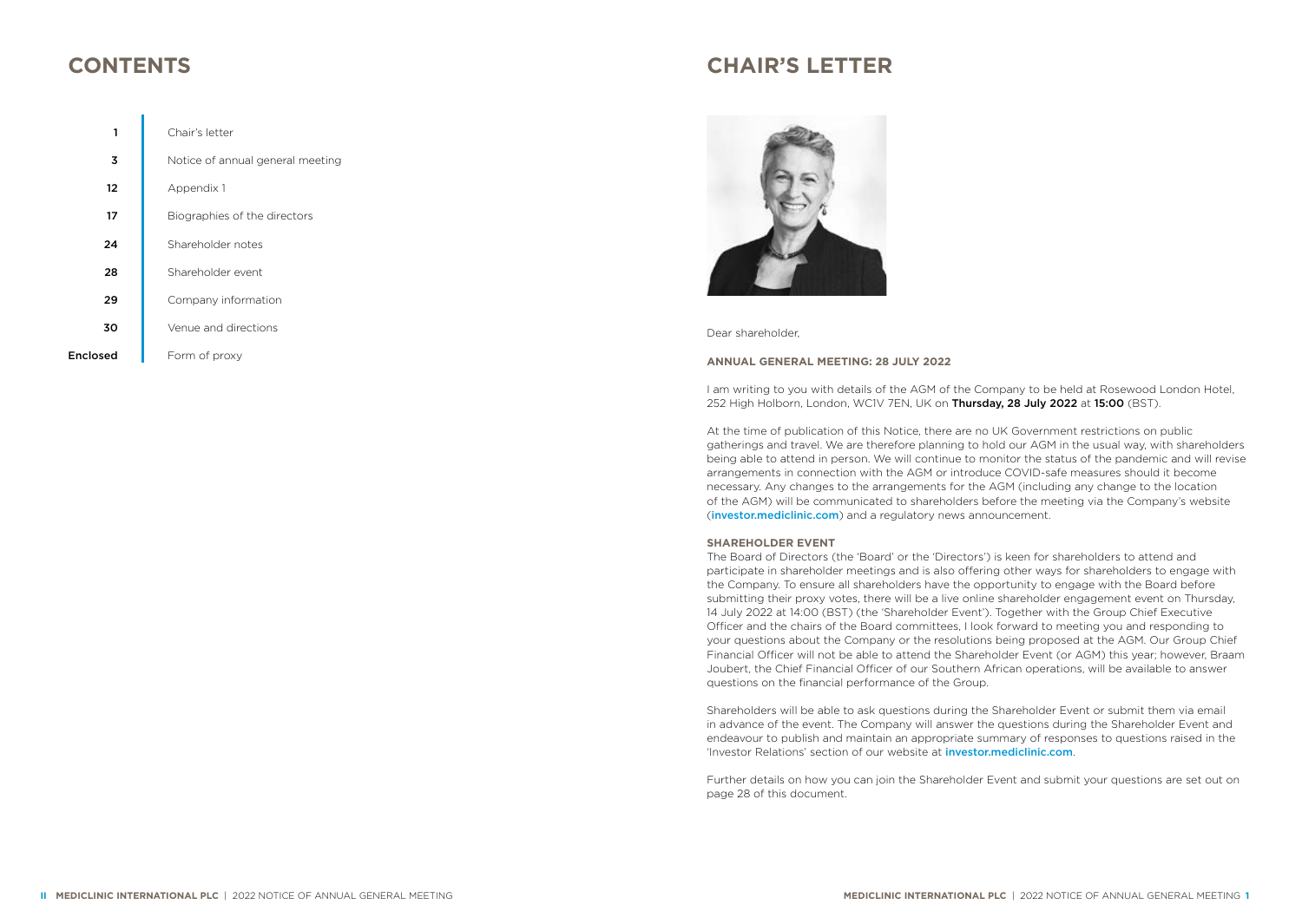### <span id="page-2-0"></span>**BUSINESS OF THE AGM**

The Notice is set out on pages 3–11 of this document and includes explanatory notes to each of the resolutions to be proposed at the AGM. There will be an opportunity for you to raise questions about the resolutions set out in the Notice and about the business of the Company in advance of the AGM or at the meeting itself, and all these will be addressed at the meeting.

# **ATTENDANCE AND VOTING – ACTION TO BE TAKEN**

We look forward to once again meeting with shareholders in person at the AGM. Nevertheless, the Board still encourages you to exercise your vote on the resolutions under consideration by appointing the chair of the AGM as your proxy, to vote on your behalf either in the manner you direct or at the chair's discretion. This will ensure that your vote will be counted even if circumstances change at short notice and you (or a named person that you appointed as your proxy) are unable to attend the AGM or we are required to restrict attendance to the meeting. Appointing a proxy will not preclude you from attending and voting at the AGM should you choose to do so. To be valid, proxy appointments should be duly completed and received by the Company's registrar, Computershare, by no later than 15:00 (BST) on Tuesday, 26 July 2022.

All resolutions for consideration at the AGM will be voted on by way of a poll, rather than a show of hands. This means that shareholders will have one vote for each ordinary share held. The Company believes this will result in a more accurate reflection of the views of shareholders by ensuring that every vote is recognised, including the votes of all shareholders who are unable to attend the AGM but who have appointed a proxy for the AGM.

Please carefully read the provisions included in the shareholder notes set out on [pages 24–27](#page-13-0) of this document regarding the actions required by shareholders. If you are in any doubt as to the action you should take, please consult your stockbroker, solicitor/attorney, accountant, CSDP, banker or other independent professional adviser immediately.

#### **RECOMMENDATION**

The Board believes that resolutions 1–24 contained in the Notice are in the best interests of the Company and its shareholders as a whole. The Directors unanimously recommend that you vote in favour of all the proposed resolutions, as they intend to do the same in respect of their own beneficial shareholdings.

### **FURTHER INFORMATION**

Further information relating to the Company, its Directors and its financial information can be found in the Company's annual report and financial statements for the year ended 31 March 2022, which was circulated at the same time as this Notice and is also available on our Company website at [annualreport.mediclinic.com](https://annualreport.mediclinic.com). The Company's website contains a variety of other information including the **[2022 Clinical Services Report](https://annualreport.mediclinic.com)** and **[2022 Sustainable Development Report](https://investor.mediclinic.com)**, previous annual reports, investor presentations, share price data and the Group's corporate governance policies.

Yours faithfully

Ingertreate

**Dame Inga Beale** Non-executive Chair

# **NOTICE OF ANNUAL GENERAL MEETING**

Notice is hereby given that the 2022 annual general meeting (the 'AGM') of Mediclinic International plc ('Mediclinic' or the 'Company') will be held at Rosewood London Hotel, 252 High Holborn, London, WC1V 7EN, UK on Thursday, 28 July 2022 at 15:00 (BST).

You will be asked to consider and, if thought fit, pass the resolutions below. Resolutions 1-21 will be proposed as ordinary resolutions. For an ordinary resolution to be passed, a simple majority of the votes cast must be in favour of the resolution. Resolutions 22–24 will be proposed as special resolutions. For a special resolution to be passed, at least 75% of the votes cast must be in favour of the resolution.

# **ORDINARY RESOLUTIONS**

# **Resolution 1: Reports and accounts**

1. To receive the Company's annual accounts and reports for the financial year ended 31 March 2022.

### **Explanatory note**

*Under the UK Companies Act 2006 (the 'Act'), the directors of the Company (the 'Directors') are required to present the annual accounts and reports at the AGM. These are contained in the Company's 2022 annual report and financial statements for the year ended 31 March 2022 (the*  '2022 Annual Report'), available on the Company's website at **annualrepor[t.mediclinic.com](https://annualreport.mediclinic.com)**.

### **Resolution 2: Directors' Remuneration Report**

2. To approve the Directors' Remuneration Report for the year ended 31 March 2022, set out on pages 143–167 of the **[2022 Annual Report](https://annualreport.mediclinic.com)** (excluding the Directors' Remuneration Policy included in the report and referred to in resolution 3 below).

#### **Explanatory note**

*This resolution deals with the remuneration paid to the Directors during the year under review. Shareholders are invited to vote on the Directors' Remuneration Report, which appears on pages 143–167 of the [2022 Annual Report](https://annualreport.mediclinic.com) (excluding the Directors' Remuneration Policy). In accordance with the Act, resolution 2 is an advisory vote only and the Directors' entitlement to receive remuneration is not conditional thereon. The resolution and vote are a means of providing shareholder feedback to the Board.*

### **Resolution 3: Directors' Remuneration Policy**

3. To approve the Directors' Remuneration Policy, set out on pages 148–156 of the **[2022 Annual](https://annualreport.mediclinic.com)  [Report](https://annualreport.mediclinic.com)**, which will take effect at the conclusion of the AGM.

### **Explanatory note**

*The Act requires quoted companies to present to their shareholders a Directors' Remuneration Policy for approval at least every three years. The current Directors' Remuneration Policy was approved by shareholders at the AGM held on 22 July 2020. During the past year, the Company's Remuneration Committee reviewed the Directors' Remuneration Policy and incentive framework for the executive directors and senior management to ensure that it was appropriate, market competitive and aligned with the Group's strategic goals and financial key performance indicators as well as UK corporate governance best practice. Following a robust and objective*  review and taking account of the views of shareholders, a revised policy is being proposed, set *out on pages 148–156 of the [2022 Annual Repor](https://annualreport.mediclinic.com)t.*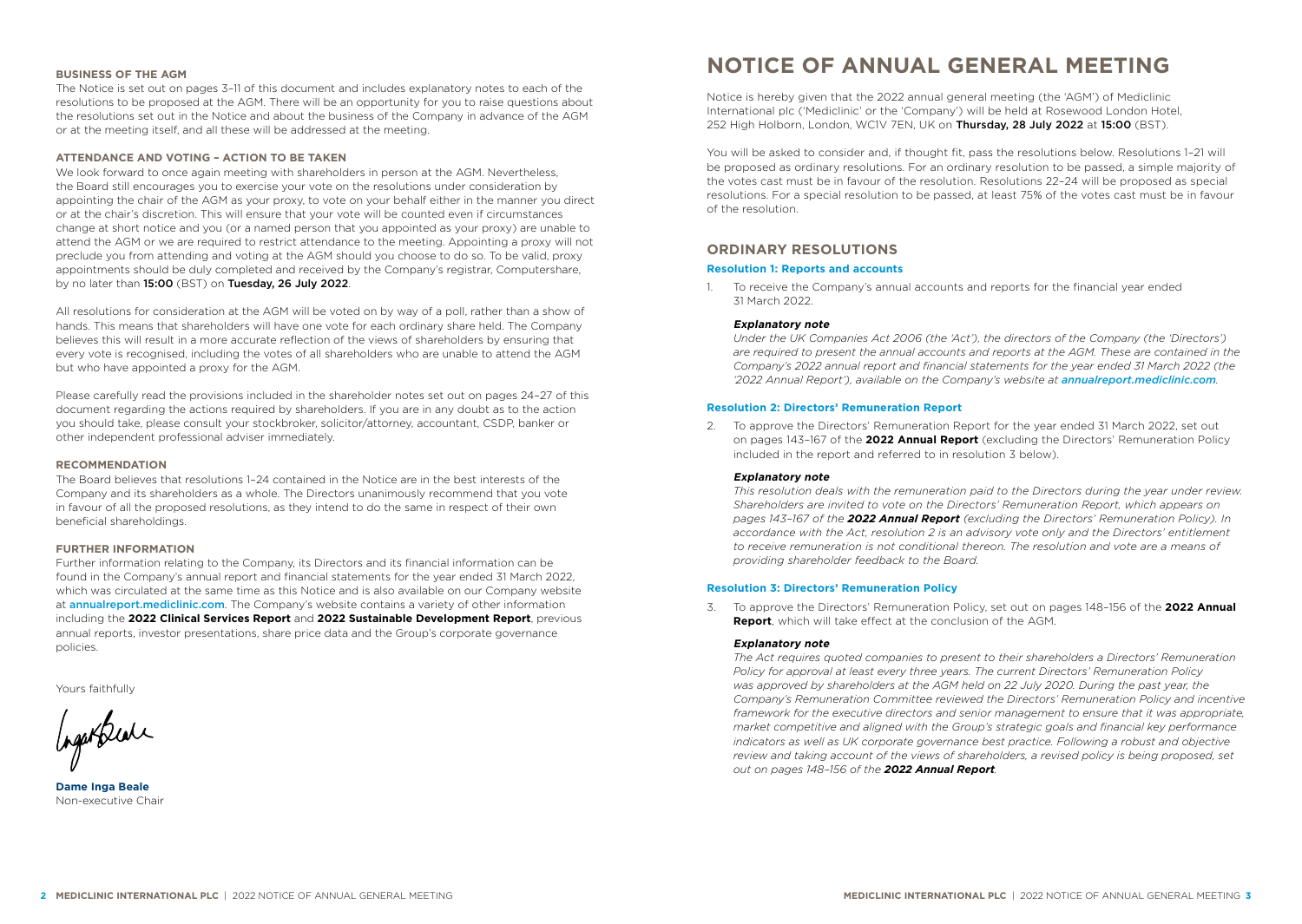### **Resolution 4: Mediclinic International plc 2022 Omnibus Share Plan**

- 4. That:
	- (a) the rules of the Mediclinic International plc 2022 Omnibus Share Plan (the 'Omnibus Plan') in the form produced to the AGM and initialled by the chair of the meeting for the purposes of identification, the principal terms of which are summarised in Appendix 1 to this Notice, be and are hereby approved and the Directors be and are generally authorised to adopt the Omnibus Plan and to do all acts and things that they consider necessary or expedient to give effect to the Omnibus Plan; and
	- (b) the Directors be and are hereby authorised to adopt further plans based on the Omnibus Plan but modified to take account of local tax, exchange control or securities laws in overseas territories, provided that any cash or shares made available under such further plans are treated as counting against any limits on individual or overall participation in the Omnibus Plan.

### **Explanatory note**

*As part of the changes described under resolution 3, the Remuneration Committee has decided to seek shareholder approval for a new incentive share plan, the Omnibus Plan, which will be used to deliver the annual performance share award element of the new Directors' Remuneration Policy. The rules of the Omnibus Plan are summarised in Appendix 1. The proposed operation of the Omnibus Plan in respect of the Company's executive directors is described in the proposed Directors' Remuneration Policy as set out on pages 148–156 of the [2022 Annual Report](https://annualreport.mediclinic.com).*

*Resolution 4 will also enable the Company to adopt further plans based on the Omnibus Plan, to extend it to employees in territories where modifications are required to take account of local tax, exchange control and securities law issues. Any shares made available under such plans will be treated as counting towards any limits on individual or overall participation in the Omnibus Plan. The Remuneration Committee has no intention of adopting such further plans at present, but is requesting flexibility to do so should the need arise.*

### **Resolution 5: Final dividend**

5. To declare a final cash dividend recommended by the Board for the year ended 31 March 2022 of 3.00 pence per ordinary share payable to the Company's shareholders who are registered as such on the record date of Friday, 5 August 2022.

### **Explanatory note**

*The Board proposes a final cash dividend of 3.00 pence per share for the year ended 31 March 2022. If approved, the recommended final dividend will be paid on Friday, 26 August 2022 to all ordinary shareholders who are registered as such on the record date of Friday, 5 August 2022. Shareholders on the South African register will be paid the South African rand cash equivalent of 59.53230 cents per share (47.62584 cents net of dividend withholding tax). South African resident shareholders may be paid all or part of the dividend under the Dividend Access Trust. Further information about the timetable for the final dividend is included in the results announcement dated 25 May 2022, available on the Company's website at [investor.mediclinic.com/results-centre/results-and-reports](https://investor.mediclinic.com/results-centre/results-and-reports).*

# **Resolutions 6 to 17: Election and re-election of directors**

### *Election of directors*

- 6. To elect Natalia Barsegiyan, serving as an independent non-executive director of the Company, as a director of the Company.
- 7. To elect Zarina Bassa, serving as an independent non-executive director of the Company, as a director of the Company.

## *Re-election of directors*

- 8. To re-elect Dame Inga Beale, serving as the Non-executive Chair of the Company, as a director of the Company.
- 9. To re-elect Dr Ronnie van der Merwe, serving as the Group Chief Executive Officer ('CEO') of the Company, as a director of the Company.
- 10. To re-elect Jurgens Myburgh, serving as the Group Chief Financial Officer ('CFO') of the Company, as a director of the Company.
- 11. To re-elect Dr Felicity Harvey, serving as the Senior Independent Director ('SID'), an independent non-executive director of the Company, as a director of the Company.
- 12. To re-elect Dr Muhadditha Al Hashimi, serving as an independent non-executive director of the Company, as a director of the Company.
- 13. To re-elect Jannie Durand, serving as a non-executive director of the Company, as a director of the Company.
- 14. To re-elect Danie Meintjes, serving as a non-executive director of the Company, as a director of the Company.
- 15. To re-elect Dr Anja Oswald, serving as an independent non-executive director of the Company, as a director of the Company.
- 16. To re-elect Tom Singer, serving as an independent non-executive director of the Company, as a director of the Company.
- 17. To re-elect Steve Weiner, serving as an independent non-executive director of the Company, as a director of the Company.

### **Explanatory note**

*In accordance with the Company's Articles of Association (the 'Articles'), any director appointed as such by the Board shall retire at the following annual general meeting and shall be eligible for election. In addition, all members of the Board wishing to continue their appointments must seek re-election by the shareholders.* 

*Natalia Barsegiyan and Zarina Bassa were appointed as non-executive directors on 1 August 2021 and 1 February 2022, respectively; both will therefore retire and stand for election. All the other current directors of the Company are also retiring and seeking re-election at the AGM. The biographical details of all the directors seeking election or re-election at the AGM are set out on pages 17–23 of this Notice and the Board recommends their election or re-election as appropriate.*

*The Board considers Natalia Barsegiyan, Zarina Bassa, Dame Inga Beale, Dr Felicity Harvey, Dr Muhadditha Al Hashimi, Dr Anja Oswald, Tom Singer and Steve Weiner to be independent non-executive directors in accordance with provision 10 of the 2018 UK Corporate Governance Code. None of the independent non-executive directors seeking election or re-election at the AGM has any existing or previous relationship, transaction or arrangement with the Company, nor with any controlling shareholder of the Company or any associate of a controlling shareholder of the Company, within the meaning of rule 13.8.17R(1) of the Listing Rules of the Financial Conduct Authority in the UK ('Listing Rules'). Appointments of independent directors have followed a structured and balanced process, with the Nomination Committee reviewing a list of suitable candidates identified through independent search consultants or other sources, followed by rigorous interviews with a panel which included the SID and other independent directors. In considering the independence of the nonexecutive directors, the Board has taken into account guidance from the 2018 UK Corporate Governance Code and the conduct, independence of thought and judgement exhibited by the independent directors during Board and committee meetings.*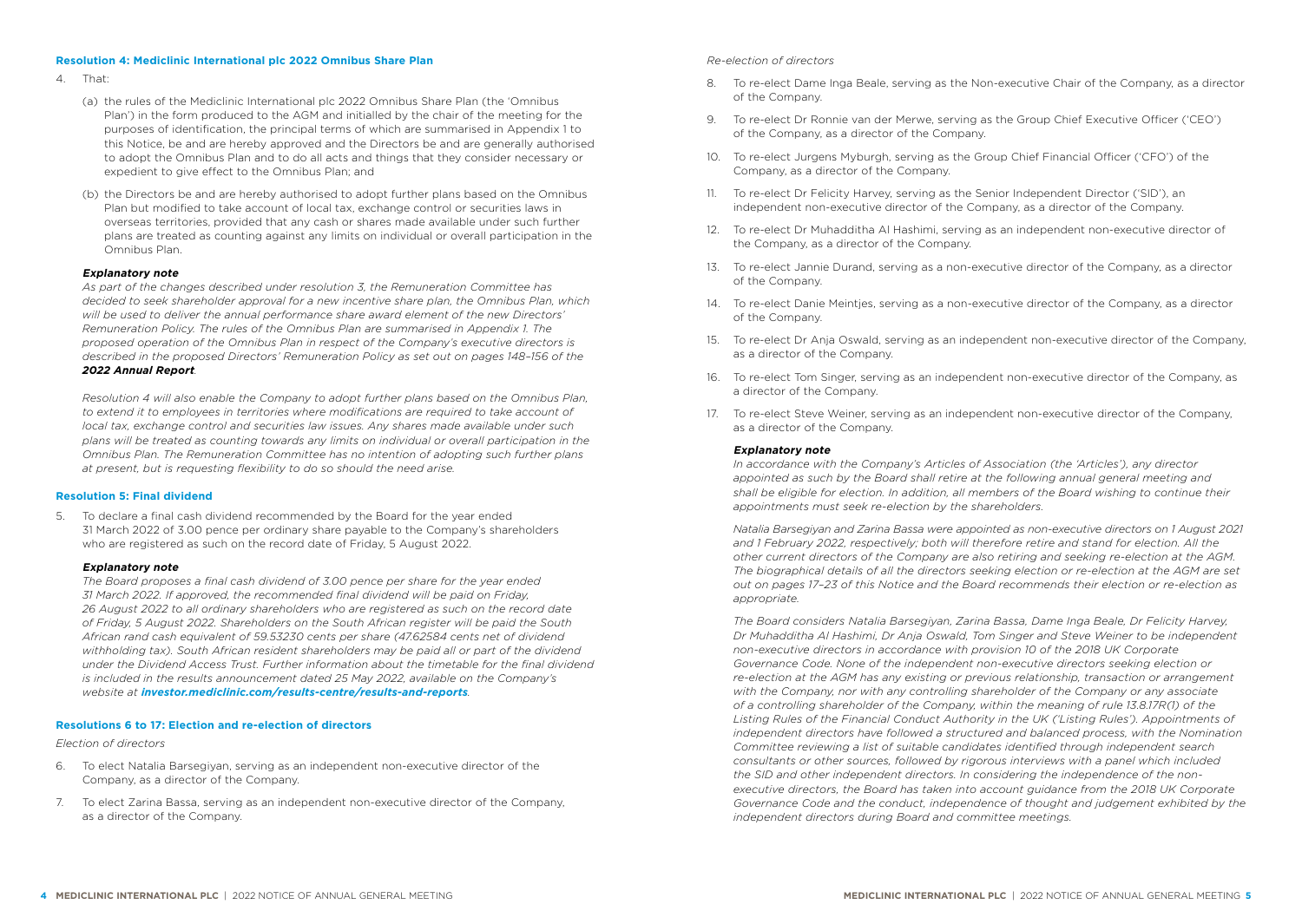*Remgro Ltd ('Remgro'), through wholly owned subsidiaries, holds 44.56% of the issued ordinary shares of the Company and is therefore regarded as a controlling shareholder of the Company for the purposes of the Listing Rules. The Listing Rules require that independent non-executive directors of a company with a controlling shareholder must be elected by a majority of votes cast by independent shareholders, in addition to a majority of votes cast by all shareholders in the company. The resolutions for the election or re-election of the independent non-executive directors (resolutions 6, 7, 8, 11, 12, 15, 16 and 17) of the Company will therefore be taken on a poll and the votes cast by (i) independent shareholders; and (ii) all shareholders, will be calculated separately. Such resolutions will be passed only if a majority of votes cast by independent shareholders are in favour, in addition to a majority of votes cast by all shareholders being in favour. Jannie Durand is a representative of the Company's controlling shareholder, Remgro, and is therefore not considered to be independent as contemplated by provision 10 of the 2018 UK Corporate Governance Code.* 

*Danie Meintjes does not meet the criteria to be considered an independent non-executive director due to his former position as Group CEO of the Company until 2018. The Board considered his proposed re-election as a non-executive director and, after careful deliberation, concluded that his re-election is in the best interests of the Group, its shareholders and other stakeholders, taking into account the overall composition of the Board and the knowledge and experience of the industry and the business that Danie has gained over 30 years in different capacities across the business.*

Pieter Uys was appointed as an alternate director to Jannie Durand on 7 April 2016. He will *continue that appointment beyond the AGM without seeking election by shareholders. If the resolution to re-elect Jannie is not passed by shareholders at the AGM, the alternate directorship of Pieter Uys will cease immediately.* 

### **Resolutions 18 and 19: Reappointment and remuneration of auditors**

- 18. To reappoint PricewaterhouseCoopers LLP as the Company's auditors, to hold office from the conclusion of this AGM until the conclusion of the next general meeting at which annual accounts and reports are laid before the Company's shareholders.
- 19. To authorise the Audit and Risk Committee to determine the remuneration of the Company's auditors.

### **Explanatory note**

*At each general meeting at which the Company's annual accounts and reports are presented to its members, the Company is required to appoint auditors to serve until the next such meeting. An assessment of the effectiveness, independence and objectivity of the auditors was undertaken by the Audit and Risk Committee, which recommended to the Board that PricewaterhouseCoopers LLP be reappointed as auditors. The Board confirms that: (i) the recommendation is free from influence by a third party; and (ii) no contractual term of the kind mentioned in Article 16(6) of the EU Regulation 537/2014 has been imposed on the Company. Accordingly, the Board recommends the reappointment of PricewaterhouseCoopers LLP as the auditors of the Company pursuant to resolution 18.* 

*The remuneration of the Company's auditors must be fixed by the Company in a general meeting or in such manner as the Company may determine in a general meeting. Resolution 19 gives authority to the Audit and Risk Committee to determine the remuneration of the Company's auditors.*

### **Resolution 20: Authority to make political donations**

- 20. To authorise, in accordance with Part 14 of the Act, the Company and all its subsidiaries (collectively, the 'Group') at the date on which this resolution is passed, or at any time when this resolution has effect to:
	- (a) make political donations to political parties and/or independent election candidates;
	- (b) make political donations to political organisations other than political parties; and

### (c) incur political expenditure,

(as such terms are defined in the Act), up to an aggregate amount of £100 000, and the amount authorised under each of paragraphs (a), (b) and (c) above shall also be limited to such amount, during the period beginning on the date of the passing of this resolution and ending at the conclusion of the next annual general meeting of the Company to be held in 2023 or 30 September 2023, whichever is earlier, provided that the authorised sums referred to above may comprise one or more amounts in different currencies which, for the purposes of calculating the said sum, shall be converted into sterling at the exchange rate published in the London edition of the *Financial Times* on the date on which the relevant donation is made or expenditure incurred (or the first business day thereafter) or, if earlier, on the day on which the Company or its subsidiary (as appropriate) enters into any contract or undertaking in relation to the same or at such other rate as the Directors of the Company may in their absolute discretion determine to be appropriate. Upon the passing of this resolution, all existing authorisations and approvals relating to political donations or expenditure under Part 14 of the Act shall be revoked without prejudice to any donation made, or expenditure incurred, prior to the passing of this resolution pursuant to such authorisation or approval. For the purpose of this resolution, the terms 'political donation', 'political parties', 'independent election candidates', 'political organisation' and 'political expenditure' shall have the meanings given by Sections 363 to 365 of the Act.

### **Explanatory note**

*This resolution seeks to authorise the Group to make political donations and incur political expenditure, as contemplated in the Act. Political donations are generally prohibited in terms of the Company's Code of Business Conduct and Ethics and Anti-bribery Policy, unless pre*approved by the executive committee of the division and reported on to the Group Executive *Committee. It is not the policy of the Company to make political donations as contemplated in the Act. The Group made no such payments during the year ended 31 March 2022 ('FY22') and has no intention of doing so during the current financial year. However, as a result of broad definitions used in the Act, normal business activities of the Company, which might not be considered political donations or expenditure in the usual sense, may possibly be construed as political expenditure or as a donation to a political party or other political organisation and fall within the restrictions of the Act. This could include sponsorships, subscriptions, payment of expenses, paid leave for employees fulfilling public duties and support for bodies representing the business community in policy review or reform. The Board has therefore decided to propose this resolution 20.* 

*As permitted under the Act, this resolution also covers any political donations made or political expenditure incurred by any subsidiaries of the Company. This resolution 20 caps the amount of all forms of political donations and expenditure that the Company and its subsidiaries would be permitted to make at an aggregate of £100 000.*

*As disclosed on page 169 of the [2022 Annual Report](https://annualreport.mediclinic.com), as is customary in that geography, our Swiss division maintains a proper and constructive dialogue with political decision-makers and stakeholders to represent the division's perspective and support informed decisionmaking that contributes to improving client outcomes and the long-term sustainability of the business. Under the Swiss political system, citizens are active in political bodies at federal, cantonal and municipal levels in addition to their regular occupations. Parliamentarians are not professional politicians in this system and the parties do not receive state support. Therefore, in line with common and official practice in that geography, our Swiss division has traditionally supported the country's political system by making third-party contributions to a number of political parties, institutions and associations involved in campaigns which are of interest to the business. Payments of this nature made by our Swiss division during FY22 amounted to CHF21 000 (FY21: CHF3 000). Annual fluctuations in spend are mostly due to the timing of national and cantonal renewal elections. For the avoidance of doubt, these contributions are not considered political payments as contemplated in Part 14 of the Act, as they are not made to the political parties within the scope of the Act.*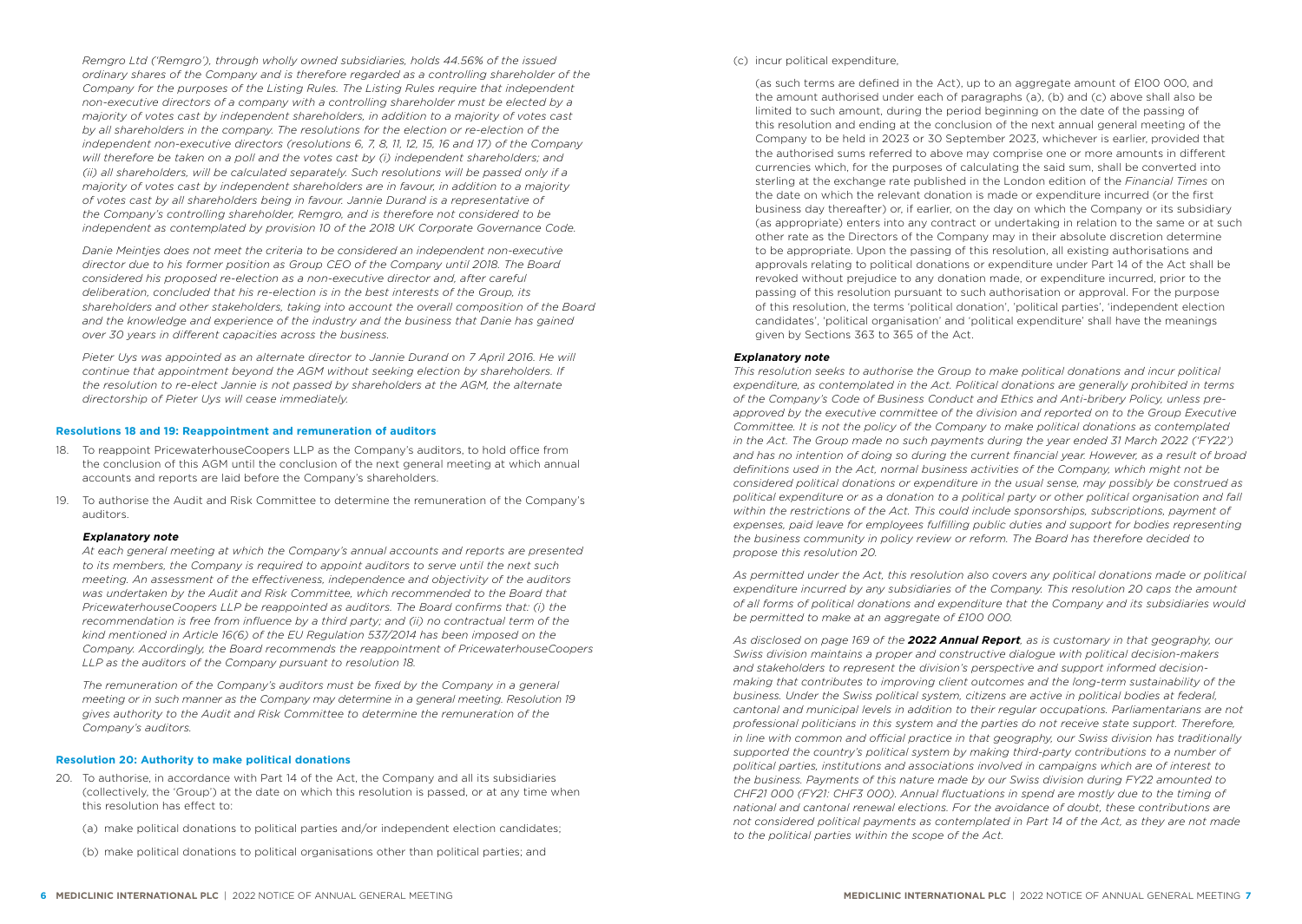# **Resolution 21: Authority to allot ordinary shares**

- 21. To generally and unconditionally authorise the Board, in substitution for any existing authority, but without prejudice to the exercise of any such authority prior to the date of the passing of this resolution, pursuant to and in accordance with Section 551 of the Act to exercise all the powers of the Company to allot shares in the Company or grant rights to subscribe for or to convert any security into shares in the Company:
	- (a) up to an aggregate nominal amount of £24 329 045.70 (representing 243 290 457 ordinary shares) (such amount to be reduced by any allotments or grants made under paragraph [b] below in excess of such sum); and
	- (b) comprising equity securities (as defined in the Act) up to a nominal amount of £48 658 091.40 (representing 486 580 914 ordinary shares) (such amount to be reduced by any allotments or grants made under paragraph [a] above) in connection with an offer by way of a rights issue:
		- (i) to ordinary shareholders in proportion (as nearly as may be practicable) to their existing holdings; and
		- (ii) to holders of other equity securities as required by the rights of those securities or as the Board otherwise considers necessary,

and so that, in both cases, the Board may impose any limits or restrictions and make any arrangements which it considers necessary, expedient or appropriate to deal with treasury shares, fractional entitlements, record dates, legal, regulatory or practical problems in, or under the laws of, any territory or any other matter,

provided that this authority shall expire at the conclusion of the next annual general meeting of the Company, to be held in 2023 or 30 September 2023, whichever is earlier, save that the Company may, before such expiry, make an offer or enter into an agreement which would or might require shares to be allotted, or rights to subscribe for or to convert securities into shares to be granted, after such expiry; and the Board may allot shares or grant such rights in pursuance of such an offer or agreement as if the authority conferred hereby had not expired.

### **Explanatory note**

*The purpose of this resolution 21 is to give the Directors authority to allot shares in place of the existing authority approved at the annual general meeting of the Company held on 27 July 2021, which expires at the end of the AGM.* 

*The authority in paragraph (a) of the resolution will allow the Directors to allot new shares and grant rights to subscribe for, or convert other securities into, shares up to a nominal value of £24 329 045.70 (representing 243 290 457 ordinary shares), which is equivalent to approximately 33% of the total issued ordinary share capital of the Company as at 24 May 2022, which is the latest practicable date prior to publication of this Notice.*

*The authority in paragraph (b) of the resolution will allow the Directors to allot new shares and grant rights to subscribe for, or convert other securities into, shares only in connection with a rights issue up to a nominal value of £48 658 091.40 (representing 486 580 914 ordinary shares), which is equivalent to approximately 66% of the total issued ordinary share capital of the Company as at 24 May 2022, which is the latest practicable date prior to publication of this Notice (such amount to be reduced by the amount of any relevant securities issued under the authority conferred by paragraph [a] of this resolution 21).*

*The Company does not currently hold any shares in treasury.*

*The Board has no present intention of exercising these authorities. However, as a UK premiumlisted company, the Board believes it is in the best interests of the Company to have these authorities so that the Board has the maximum flexibility permitted by corporate governance guidelines to respond to market developments and to allot securities at short notice and without the need to hold a general meeting if the need arises. The extent of the authority follows the UK's Investment Association's Share Capital Management Guidelines.* 

*The authorities sought in paragraphs (a) and (b) of this resolution 21 are without prejudice to previous allotments made under such existing authorities. The authorities will be valid only until the conclusion of the next annual general meeting of the Company to be held in 2023 or 30 September 2023, whichever is earlier.*

*Please refer to page 117 of the [2022 Annual Report](https://annualreport.mediclinic.com) for an explanation of the shareholder engagement undertaken by the Company in respect of this resolution after the 2021 AGM and the outcome from this engagement.* 

# **SPECIAL RESOLUTIONS**

# **Resolution 22: Authority to disapply pre-emption rights**

- 22. That, if resolution 21 above is passed, the Board be given power to allot equity securities (as defined in the Act) for cash under the authority given by that resolution and/or to sell ordinary shares held by the Company as treasury shares for cash as if Section 561 of the Act did not apply to any such allotment or sale, such power to be limited:
	- (a) to the allotment of equity securities and sale of treasury shares in connection with an offer of, or invitation to apply for, equity securities (but in the case of the authority granted under paragraph [b] of resolution 21, by way of a rights issue only):
		- (i) to ordinary shareholders in proportion (as nearly as may be practicable) to their existing holdings; and
		- (ii) to holders of other equity securities, as required by the rights of those securities, or as the Board otherwise considers necessary,

and so that the Board may impose any limits or restrictions and make any arrangements which it considers necessary or appropriate to deal with treasury shares, fractional entitlements, record dates, legal, regulatory or practical problems in, or under the laws of, any territory or any other matter; and

(b) in the case of the authority granted under paragraph (a) of resolution 21 and/or in the case of any sale of treasury shares, to the allotment of equity securities or sale of treasury shares (otherwise than under paragraph [a] above) up to a nominal amount of £3 686 219.05,

such power to apply until the end of the next annual general meeting to be held in 2023 or 30 September 2023, whichever is earlier, but, in each case, during this period the Company may make offers and enter into agreements, which would, or might, require equity securities to be allotted (and treasury shares to be sold) after the power ends and the Board may allot equity securities (and sell treasury shares) under any such offer or agreement as if the power had not ended.

### **Resolution 23: Additional authority to disapply pre-emption rights for purposes of acquisitions or capital investments**

- 23. That, if resolution 21 above is passed, the Board be given the power, in addition to any power granted under resolution 22 above, to allot equity securities (as defined in the Act) for cash under the authority granted under paragraph (a) of resolution 21 and/or to sell ordinary shares held by the Company as treasury shares for cash as if Section 561 of the Act did not apply to any such allotment or sale, such power to be:
	- (a) limited to the allotment of equity securities or sale of treasury shares up to a nominal amount of £3 686 219.05; and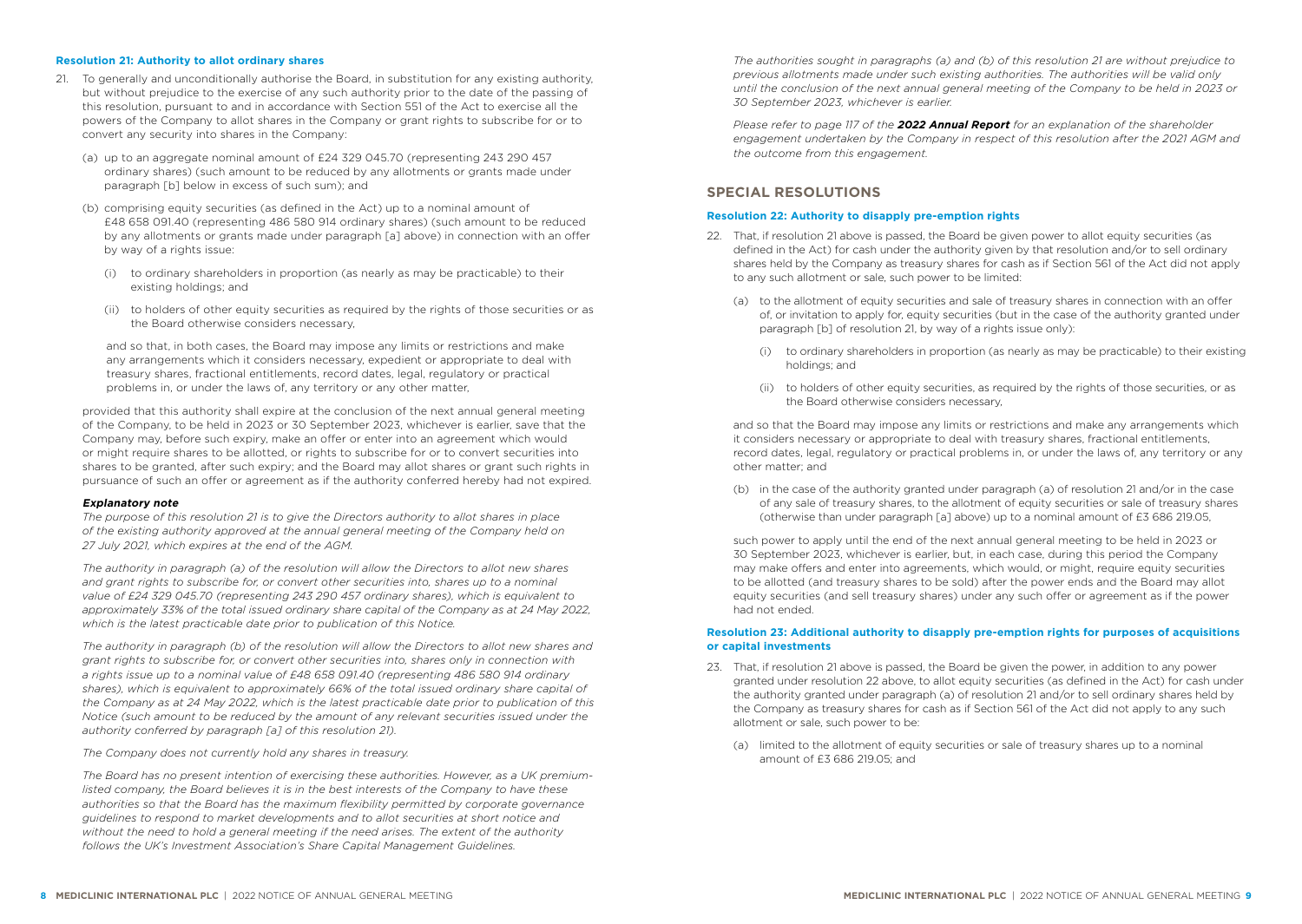(b) used only for the purposes of financing a transaction which the Board determines to be an acquisition or other capital investment of a kind contemplated by the Statement of Principles on Disapplying Pre-Emption Rights most recently published by the Pre-Emption Group prior to the date of this Notice, or for the purposes of refinancing such a transaction within six months of it taking place, such power to apply until the end of the next annual general meeting to be held in 2023 or 30 September 2023, whichever is earlier, but, in each case, during this period the Company may make offers and enter into agreements, which would, or might, require equity securities to be allotted (and treasury shares to be sold) after the power ends and the Board may allot equity securities (and sell treasury shares) under any such offer or agreement as if the power had not ended.

### **Explanatory note for resolutions 22 and 23**

*At the annual general meeting held on 27 July 2021, the Directors were given the authority to issue equity securities of the Company and sell treasury shares in exchange for cash until the 2022 AGM.*

*Resolution 22 renews the Directors' power to allot equity securities and sell treasury shares in exchange for cash without first offering them to existing shareholders in proportion to their existing shareholdings. Equity securities include ordinary shares in the Company. Resolution 22 allows the Directors to issue equity securities and to sell treasury shares for cash on a non-pre-emptive basis: (i) to ordinary shareholders in proportion to their existing shareholdings and to holders of other equity securities as required by the rights of those securities, or as the Directors consider necessary, and to deal with, among other things, treasury shares, fractional entitlements and legal and practical problems in any territory, for example, in the case of a rights issue or other similar share issue; and (ii) otherwise, up to an aggregate nominal amount of £3 686 219.05 (representing 36 862 190 ordinary shares). This number represents approximately 5% of the issued share capital as at 24 May 2022, the latest practicable date prior to publication of this Notice.*

*On 12 March 2015, the Pre-Emption Group, an association of companies and investors that produces best practice guidance on disapplying pre-emption rights in the UK market, issued a revised Statement of Principles. This stated that, in addition to the previous standard annual disapplication of pre-emption rights up to a maximum equal to 5% of issued ordinary share capital, the Pre-Emption Group is now supportive of extending the general disapplication authority for certain purposes.* 

*On 5 May 2016, the Pre-Emption Group published a monitoring report on the implementation of its 2015 Statement of Principles for Disapplying Pre-emption Rights and a recommended template resolution for disapplying pre-emption rights. The template recommends companies request authority to disapply pre-emption rights in respect of the additional 5% to be used when the Board considers the use to be for an acquisition or specified capital investment in accordance with the 2015 Statement of Principles as a separate resolution to the disapplication to issue shares on an unrestricted basis.*

*Resolution 23 seeks this separate authority. Where the authority granted under resolution 23 is used, the Company will disclose this in the announcement regarding the issue, the circumstances that have led to its use and the consultation process undertaken.*

*In accordance with the section of the Statement of Principles regarding cumulative usage of authorities within a rolling three-year period, the Directors also confirm their intention that (except in relation to an issue pursuant to resolution 23 in respect of the additional 5% referred to above) no more than 7.5% of the issued ordinary share capital will be issued for cash on a non-pre-emptive basis during any rolling three-year period, without prior consultation with shareholders.*

*The Directors have no present intention of exercising these powers but believe that this resolution will assist them to respond to market developments and to take advantage of business opportunities as they arise.*

*These authorities are without prejudice to allotments made under previous authorities and will only be valid until the conclusion of the next annual general meeting to be held in 2023 or 30 September 2023, whichever is earlier.* 

### **Resolution 24: Notice of general meetings, other than annual general meetings**

24. That a general meeting (other than an annual general meeting) of the Company may be called on not less than 14 clear days' notice.

### **Explanatory note**

*Under the Act, the notice period required for all general meetings of listed companies is 21 days, however, it is possible to reduce this period to 14 days (other than for annual general meetings), provided that the following two conditions are met: (i) that a company offers facilities for shareholders to submit proxy appointments by electronic means; and (ii) that there is an annual resolution of shareholders approving the reduction in the minimum notice period from 21 days to 14 days.* 

*This resolution would, if passed, allow the Company flexibility to call general meetings, other than annual general meetings, on not less than 14 clear days' notice. This additional flexibility would only be used in limited and time-sensitive circumstances, where the Board considers relying on the authority to be to the advantage of shareholders as a whole. The approval will be effective until the Company's next annual general meeting, at which meeting it is intended to propose a similar resolution for approval.*

### **Feedback from the Environmental, Social and Governance ('ESG') Committee**

The ESG Committee (the 'Committee') performs the statutory functions of a social and ethics committee in respect of certain South African subsidiaries of the Company, in accordance with the South African Companies Act, No. 71 of 2008, as amended. These include the requirement to report to shareholders at a company's AGM on matters within its mandate. The report by the Committee included on pages 135–136 of the **2022 Annual Report**, read with the **[2022 Sustainable Development](https://annualreport.mediclinic.com)  Report** [published on the Company's website at](https://annualreport.mediclinic.com) annualreport.mediclinic.com, serve as the Committee's feedback to the Company's shareholders on the matters within its mandate at the AGM. Any questions to the Committee may be sent to the Company Secretary prior to the 2022 Shareholder Event or the AGM in accordance with the instructions set out on pages 28 and 27 of this document, respectively.

By order of the Board.

Link Company Matters Limited

Company Secretary

Mediclinic International plc

6th Floor, 65 Gresham Street, London, EC2V 7NQ

21 June 2022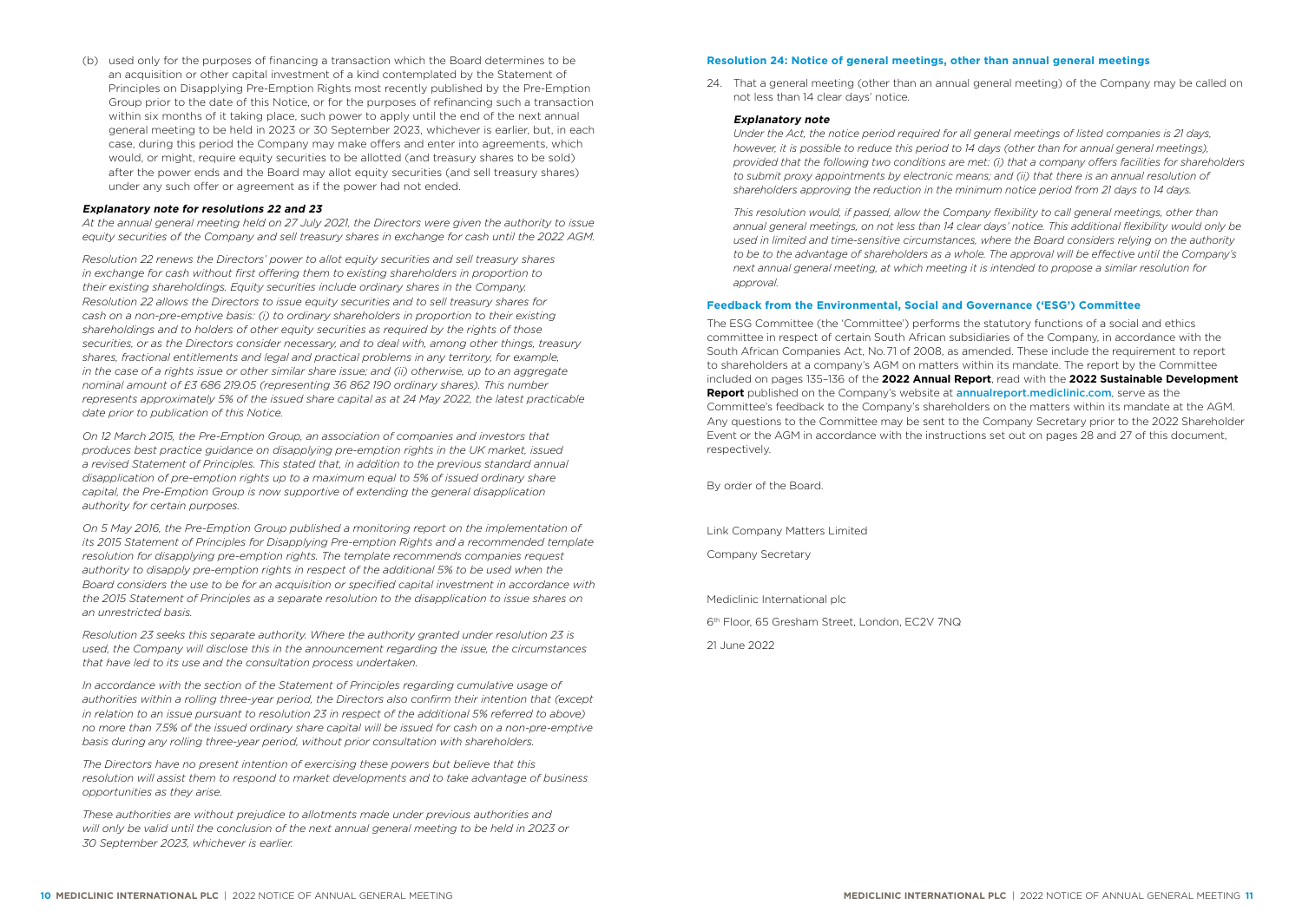# <span id="page-7-0"></span>**APPENDIX 1**

# **SUMMARY OF THE MEDICLINIC INTERNATIONAL PLC OMNIBUS SHARE PLAN RULES**

The rules of the Mediclinic International plc 2022 Omnibus Share Plan (the 'Omnibus Plan') are summarised below. The proposed operation of the Omnibus Plan in respect of the Company's executive directors is described in the proposed Directors' Remuneration Policy (the 'Policy') as set out on pages 148–156 of the **[2022 Annual Report](https://annualreport.mediclinic.com)**.

### **Operation**

The Omnibus Plan will be administered by the Board of Directors of the Company or by any duly authorised Board committee (for the purpose of this appendix, the 'Board'). Decisions in relation to any participation in the Omnibus Plan by the Company's executive directors will always be taken by the Company's Remuneration Committee. Any employee of the Company or its subsidiaries (the 'Group') is eligible to participate at the Board's discretion, save that no restricted share award may be granted to an executive director of the Company unless permitted under the Policy.

### **Grant of awards**

The Omnibus Plan provides for the grant of performance share awards (a right to receive shares if the performance condition the award is subject to is satisfied), deferred share awards (a right to receive shares if the eligible employee is also eligible to receive a bonus) and restricted share awards (a right to receive shares on vesting which is neither a performance share award or a deferred share award) (the 'Awards'), all of which can take the form of a conditional Award or a nil-cost option over fully paid ordinary shares in the Company (the 'Shares').

Awards can be granted only in the six weeks following the day on which the Omnibus Plan is approved by shareholders, the announcement by the Company of its results for any period, the day on which the Policy is approved by shareholders, or any day on which the Board determines that exceptional circumstances exist which justify the grant of Awards. Awards are not transferable except on death and will not form part of pensionable earnings.

# **Performance**

The vesting of performance share awards will be subject to the satisfaction of a performance condition, measure, target or underpin (described in this summary as 'performance conditions'), whilst both deferred share awards and restricted share awards may be subject to a performance condition.

It is currently intended that the following performance conditions will apply to performance share awards, as set out in the Directors' Remuneration Policy:

- 30% of the Award will be based on earnings per share performance for the final year of the performance period;
- 30% of the Award will be based on return on invested capital ('ROIC') performance for the final year of the performance period;
- 20% of the Award will be based on revenue performance for the final year of the performance period (organic revenue growth only, any revenue generated from mergers and acquisitions to be excluded); and
- 20% of the Award will be based on strategic measures.

The period over which any performance condition will be assessed will not normally be less than three years.

To the extent that deferred share awards and restricted share awards are not subject to performance, they will vest following the end of the vesting period set by the Board at grant, which for a deferred share award, will usually be the two-year period following grant.

Any performance condition may be amended or substituted if the Board considers that an amended or substituted performance condition would be reasonable, appropriate and would not be materially less difficult to satisfy than when it was originally set.

# **Individual limit**

Performance share awards and restricted share awards will not be granted to a participant under the Omnibus Plan in respect of any financial year of the Company if such grant will cause the market value of the Shares (as determined by the Board) subject to all such Awards to exceed the limit as set out in the Policy. Recruitment awards will not be subject to this limit.

Deferred bonus awards will not be granted to a participant under the Omnibus Plan in respect of any financial year of the Company if such grant will cause the market value of the Shares (as determined by the Board) subject to all deferred bonus awards granted to that eligible employee to exceed the total bonus payable to them for that financial year.

# **Plan limits**

In any 10-year period, the number of Shares which may be issued under the Omnibus Plan and any other employee share plan adopted by the Company may not exceed 10% of the issued ordinary share capital of the Company from time to time.

In addition, in any 10-year period, the number of Shares which may be issued on a discretionary basis under the Omnibus Plan and any other employee share plan adopted by the Company may not exceed 5% of the issued ordinary share capital of the Company from time to time.

Treasury Shares will be treated as newly issued for the purpose of these limits until such time as guidelines published by institutional investor representative bodies determine otherwise.

# **Vesting, exercise and release of Awards**

Awards subject to performance conditions will normally vest as soon as reasonably practicable after the end of the performance period (or on such later date as the Board determines) to the extent that the performance conditions have been satisfied. Awards not subject to performance conditions will normally vest following the end of the vesting period referred to above.

The Board may also adjust (including by reducing to nil) the extent to which an Award would vest, if it considers that either the vesting level does not reflect the underlying financial or non-financial performance of the participant or the Group over the vesting period, or the vesting level is not appropriate in the context of circumstances that were unexpected or unforeseen when the Award was granted, or there exists any other reason why an adjustment is appropriate ('Appropriate Adjustment').

In addition, the Board may determine that a vested Award is also subject to a holding period (a 'Holding Period') during which Shares subject to an Award will not be delivered to participants and at the end of which Awards will be released (i.e. participants will be entitled to receive their Shares under their Awards).

The Board will determine the length of the Holding Period (which will usually be a two-year period starting on the date an Award vests), provided that the Holding Period will, for Awards granted to the Company's executive directors, normally end no earlier than the fifth anniversary of the grant date.

The Board may also accelerate or delay the vesting or release of an Award if, as a result of the participant moving jurisdiction, the participant would suffer a different liability to tax and/or social security contributions than was anticipated at the grant date, the participant's ability to exercise a nil-cost option or have Shares delivered to them would be restricted, and/or the participant's ability to hold or deal in the Shares acquired or the proceeds of sale or of dividends payable on such Shares would be restricted or prohibited.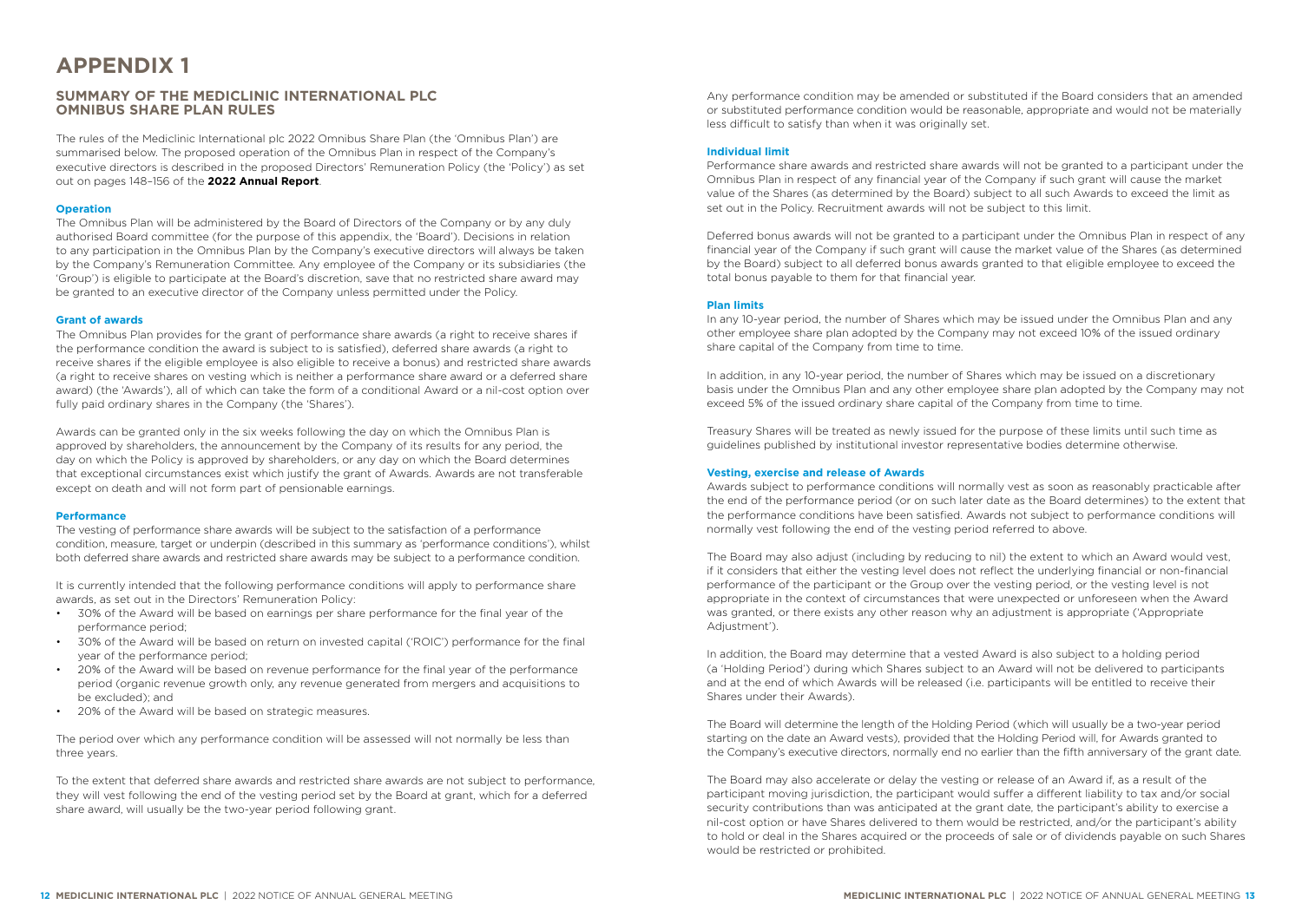At any time before the point at which an Award has vested/been released, or a nil-cost option has been exercised, the Board may decide to pay a participant a cash amount equal to the value of the Shares they would have otherwise received.

### **Dividend equivalent payments**

The Board may, before the delivery of Shares in satisfaction of an Award, decide to award dividend equivalent payments in respect of the Shares that vest under Awards in respect of dividends paid in such period as it determines, ending no later than the Release Date. Dividend equivalents may be paid in Shares or cash and may assume the reinvestment of the dividends in Shares.

### **Leavers**

### **Death**

If a participant ceases to hold office or employment with the Group as a result of their death before the vesting date, an unvested Award will, unless the Board determines otherwise, vest and be released at the time of the participant's death to the extent that the Board determines. The Board will take into account the satisfaction of any performance condition, any Appropriate Adjustment and (save for deferred share awards), unless it determines otherwise, the proportion of the period of time between grant and the normal vesting date that has elapsed. A participant's personal representatives will normally have 12 months from the participant's death to exercise any vested and released nil-cost options.

### **Awards lapse unless the participant is a Good Leaver**

Awards will usually lapse on the individual's cessation of office or employment with the Group before the vesting date, except where cessation is as a result of the individual's ill health, injury or disability, where the participant's employer is no longer a member of the Group, or for any other reason (other than gross misconduct) that the Board determines ('Good Leavers').

### **Continuation of Awards**

Unvested Awards held by Good Leavers will usually continue until the normal vesting date (or where an Award is subject to a Holding Period, the end of the Holding Period), unless the Board determines that the Award will vest (and be released) at an earlier date following the date of cessation. Nil-cost options will normally be exercisable for six months after vesting (or, where relevant, release). In determining vesting following cessation, the Board will take into account the satisfaction of any performance condition, any Appropriate Adjustment and (save for deferred share awards), unless it determines otherwise, the proportion of the period of time between grant and the normal vesting date that has elapsed as at the date of cessation.

### **Leaving during a Holding Period and exercise of nil-cost options post-cessation**

If a participant ceases to be an officer or employee of the Group during a Holding Period, their Award will normally be released at the end of the Holding Period, unless the Board determines that it should be released as soon as reasonably practicable following their cessation of office or employment. However, if a participant ceases to hold office or employment due to gross misconduct during a Holding Period, their Award will lapse immediately on the date of such cessation. Nil-cost options will normally be exercisable for six months after release.

If a participant ceases to be an officer or employee of the Group whilst holding a vested nil-cost option which is not (or is no longer) subject to a Holding Period, they will normally have six months from cessation of office or employment to exercise that nil-cost option, unless they cease to hold office or employment due to gross misconduct, in which case their nil-cost option will lapse immediately.

### **Post-cessation shareholding requirements and change in circumstances**

The Board may determine that any Award held by a participant after they have ceased to hold office or employment with the Group will lapse if that participant fails to abide by any shareholding requirement set out in the Policy.

Where a participant continues to hold an Award post-cessation of employment, the Board may require them to confirm that they have not started or agreed to start employment with, or otherwise provide services to, any other person, and may make the delivery of any Shares to satisfy the release or exercise of the Award conditional upon that confirmation being provided. The Board may determine that the Award will lapse where such confirmation is not provided or the Board determines that the participant has started or agreed to start employment with, or otherwise provide services to, any other person.

### *Malus* **and clawback**

During the vesting period only, if there is:

- a material downturn in the financial performance of any Group member or a relevant business unit; or
- any other circumstances that the Board considers to be similar in their nature or effect,

### and

during the period before the end of the recovery period, if there is:

- a material misstatement of any Group member's financial results;
- an error in assessing a performance condition applicable to an Award or in the information or assumptions on which it was granted, vested or released;
- a material failure of risk management in any Group member or relevant business unit;
- serious reputational damage to any Group member or relevant business unit;
- serious misconduct or a material error on the part of the participant;
- a material corporate failure in any Group member or relevant business unit; or
- any other circumstances the Board considers to be similar in their nature or effect to these events,

the Board may:

- reduce Awards (including to nil) or impose additional conditions on the Awards at any time before the end of the recovery period in respect of such Award; and/or
- require a participant to make a cash payment to the Company in respect of some or all of the Shares or cash delivered to them under the Award; and/or
- require a participant to return for no consideration some or all of the Shares delivered to them under their Award.

If the action or conduct of any participant, Group member or relevant business unit is under investigation by the Company or by a third party, the Board may extend the period during which *malus* and clawback may be applied as appropriate.

### **Corporate events**

In the event of a change of control of the Company or other corporate events such as a winding-up of the Company, demerger, delisting, special dividend, a compromise or arrangement with either section 899 or 901F of the Companies Act 2006, all unvested Awards will vest to the extent determined by the Board, taking into account the extent to which any performance conditions have been satisfied, any Appropriate Adjustment and, unless the Board determines otherwise (or, in the case of a deferred share Award, where time-proration is not applicable), the proportion of the period of time between grant and the normal vesting date that has elapsed at the date of the relevant event. Awards to the extent vested will then be released, with all nil-cost options lapsing either one month (for a change of control) or such period as the Board determines (other corporate events) from the date of the relevant event.

In the event of a change of control or internal reorganisation, the Board may require Awards to be exchanged for Awards of equivalent value in the acquiring company instead of vesting or being released as part of the relevant transaction, or where an appropriate offer has been made to a participant to exchange their Awards and the participant has accepted such offer.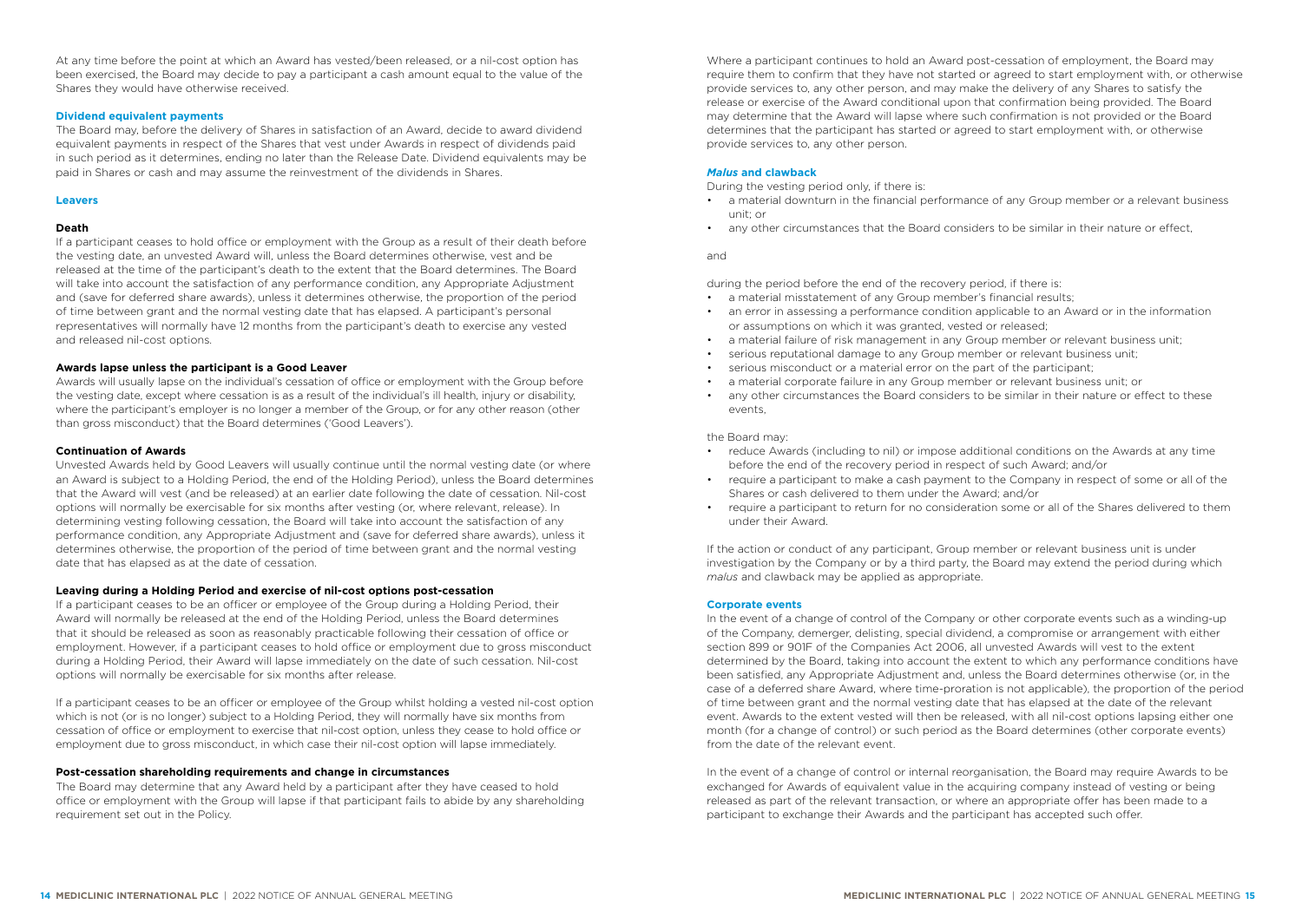# <span id="page-9-0"></span>**Adjustment of Awards**

The Board may adjust the number of Shares under an Award or any performance condition applicable to an Award in the event of a variation of the Company's share capital or any demerger, delisting, special dividend or other event which, in the opinion of the Board, may affect the current or future value of Shares.

# **Amendments**

The Board may amend the Omnibus Plan at any time, provided that prior approval of the Company's shareholders will be required for amendments to the advantage of eligible employees or participants relating to eligibility, limits, the basis for determining a participant's entitlement to, and the terms of, the Shares comprised in an Award and the impact of any variation of capital.

However, any minor amendment to benefit the administration of the Omnibus Plan, to take account of legislative changes or to obtain or maintain favourable tax, exchange control or regulatory treatment may be made by the Board without shareholder approval.

# **Satisfying Awards and termination of the Omnibus Plan**

Awards may be satisfied using newly issued Shares, treasury Shares or Shares purchased in the market. Awards may not be granted under the Omnibus Plan after the 10th anniversary of its approval by shareholders.

# **BIOGRAPHIES OF THE DIRECTORS**

Taking into account the results of the FY22 Board evaluation concluded in March 2022 (described on pages 117–119 of the **[2022 Annual Report](https://annualreport.mediclinic.com)**), the skills of each director and the composition of the Board, including the balance of independence, the Board considers that each of the current directors is committed to their role, has sufficient time available to fully discharge their duties and will continue to contribute positively and effectively to the Group's long-term, sustainable success. The skills and experience of each director is set out below:

# **COMMITTEE KEY**



**E** | ESG Committee

- Investment Committee **I**
- **N** Nomination Committee
- Remuneration Committee **R**

Chair of committee





# **E A**

**Independent Non-executive Director Nationality: French, Russian Appointed:** August 2021

### **Key strengths and experience**

- Strong finance background with commercial and strategic focus
- Extensive understanding of data analytics to support transformation

Natalia is a former Chief Commercial Officer of Yum! Brands, Inc. (owner of brands such as KFC) and former CFO of its subsidiary, Taco Bell. A certified professional accountant (RF CPA) and certified management accountant (USA CMA), she was born in Ukraine, and has lived and worked across the United States, Europe, Russia and the UK.

She holds an MEng in Electrical Engineering (Moscow State University of Transport, Russia) and an MBA (Academy of National Economy, Russia), and completed executive education programmes on Valuation, Mergers and Acquisitions (Harvard), Financial Management (Stanford Graduate School of Business), and Organisational Design for Digital Transformation (MIT Sloan School of Management).

### **Key external appointments**

Non-executive director of Domino's Pizza Group plc, chair of its Sustainability Committee and member of its Audit, Remuneration and Nomination committees; adviser to Kharis Capital, a private equity firm based in Belgium.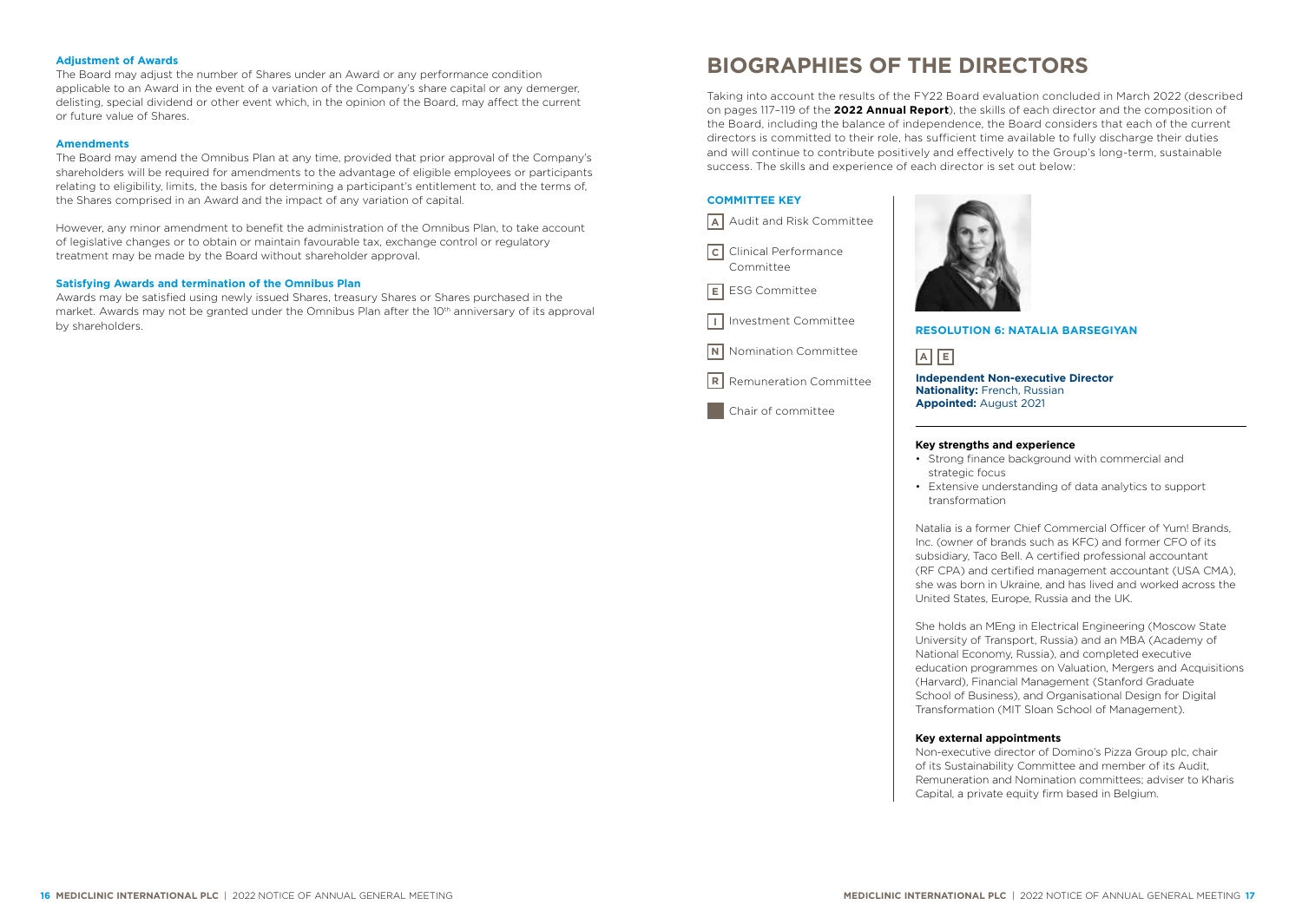

**RESOLUTION 7: ZARINA BASSA** 

**Independent Non-executive Director Nationality:** South African **Appointed:** February 2022

# **Key strengths and experience**

- Strategic and operational experience in complex, regulated environments
- Strong financial and accounting background
- Diverse experience in listed companies across a breadth of sectors and jurisdictions

Zarina has served as a non-executive director at several companies, including Kumba Iron Ore Limited, Mercedes Benz SA Ltd, Sun International Ltd, Vodacom South Africa Proprietary Ltd, Yebo Yethu Ltd and Woolworths Holdings Ltd, as well as the South African Institute of Chartered Accountants ('SAICA'), the Accounting Standards Board and the Financial Services Board. She also chaired the South African Public Accountants' and Auditors' Board, and the South African Auditing Standards Board. Prior to that, she was a partner of Ernst & Young Inc. and, in 2002, joined the Absa Group, where she served as an executive director of Absa Bank, a member of the group's executive committee and Head of the Private Bank.

She holds a BAcc (University of Durban-Westville) and is registered with SAICA.

### **Key external appointments**

SID of Investec plc and Investec Ltd, the specialist banking and wealth management group with dual listings on the LSE and JSE, and non-executive director of certain of their subsidiaries; non-executive director of JSE Ltd and Oceana Group Ltd, South African companies listed on the JSE.



**RESOLUTION 8: DAME INGA BEALE**



**Non-executive Chair Nationality:** British **Appointed:** Chair Designate March 2020, Chair July 2020

# **Key strengths and experience**

- Nearly 40 years' business management and leadership experience
- Instrumental in large-scale digital and cultural transformation

As the first female CEO of Lloyd's of London, from 2014 to 2018, Inga led its expansion into Dubai, China and India, and advanced diversity and inclusion initiatives across the international insurance sector. Her background in global financial services, insurance and risk management brings a different perspective to the Board's debates. Previously, she held various senior leadership positions at Converium, Zurich Insurance Group, Canopius and GE Insurance Solutions.

She has been an associate of the Chartered Insurance Institute since 1987 and was appointed Dame Commander of the Order of the British Empire in 2017 for services to the UK economy.

### **Key external appointments**

Independent non-executive director of Crawford & Company, Inc. and Willis Towers Watson plc, member of the supervisory board of NN Group N.V., and Patron of Insuring Women's Futures.



**RESOLUTION 9: DR RONNIE VAN DER MERWE**



**Group Chief Executive Officer Nationality:** South African **Appointed:** June 2018

# **Key strengths and experience**

- Strong track record of leadership and management within private sector healthcare
- Experience in strategy, organisational development, clinical performance, technology adoption and quality management
- Qualified anaesthesiologist with expertise in intensive care, acute and chronic pain, and trauma, as well as managed healthcare principles and reimbursement models

Ronnie joined Mediclinic in 1999 and served as Chief Clinical Officer before his appointment as Group CEO. He was an executive director of Mediclinic International Ltd from 2010 up to the reverse takeover of Al Noor Hospitals Group plc. Ronnie has extensive knowledge of Mediclinic's operations. He established the Clinical Services, Clinical Information, Advanced Analytics, Health Information Management and central Procurement functions at Mediclinic, driving growth.

He holds an MBChB (Stellenbosch University), a DA (SA) (College of Anaesthetists of South Africa) and the FCA (SA) (Fellowship of the College of Anaesthetists of South Africa), and has completed the Advanced Management Program (Harvard Business School).

### **Key external appointments**

Non-executive director of Spire since 24 May 2018 under the terms of the shareholder agreement between Spire and Mediclinic.



### **RESOLUTION 10: JURGENS MYBURGH**

**Group Chief Financial Officer Nationality:** South African **Appointed:** August 2016

# **Key strengths and experience**

• Over 20 years' broad financial and accounting experience

As a qualified chartered accountant with extensive investment banking experience, Jurgens takes a balanced approach to financial management and growth. Since joining Mediclinic as Group CFO, he has driven a structured approach to capital allocation with an emphasis on free cash flow and ROIC. Previously, he served as CFO at Datatec Ltd. He qualified with KPMG and, in 2001, joined The Standard Bank of South Africa Ltd, where he was appointed as Head of Mergers and Acquisitions in 2009.

He holds a BCom Hons in Accounting (University of Johannesburg) and is registered with SAICA.

**Key external appointments** 

None.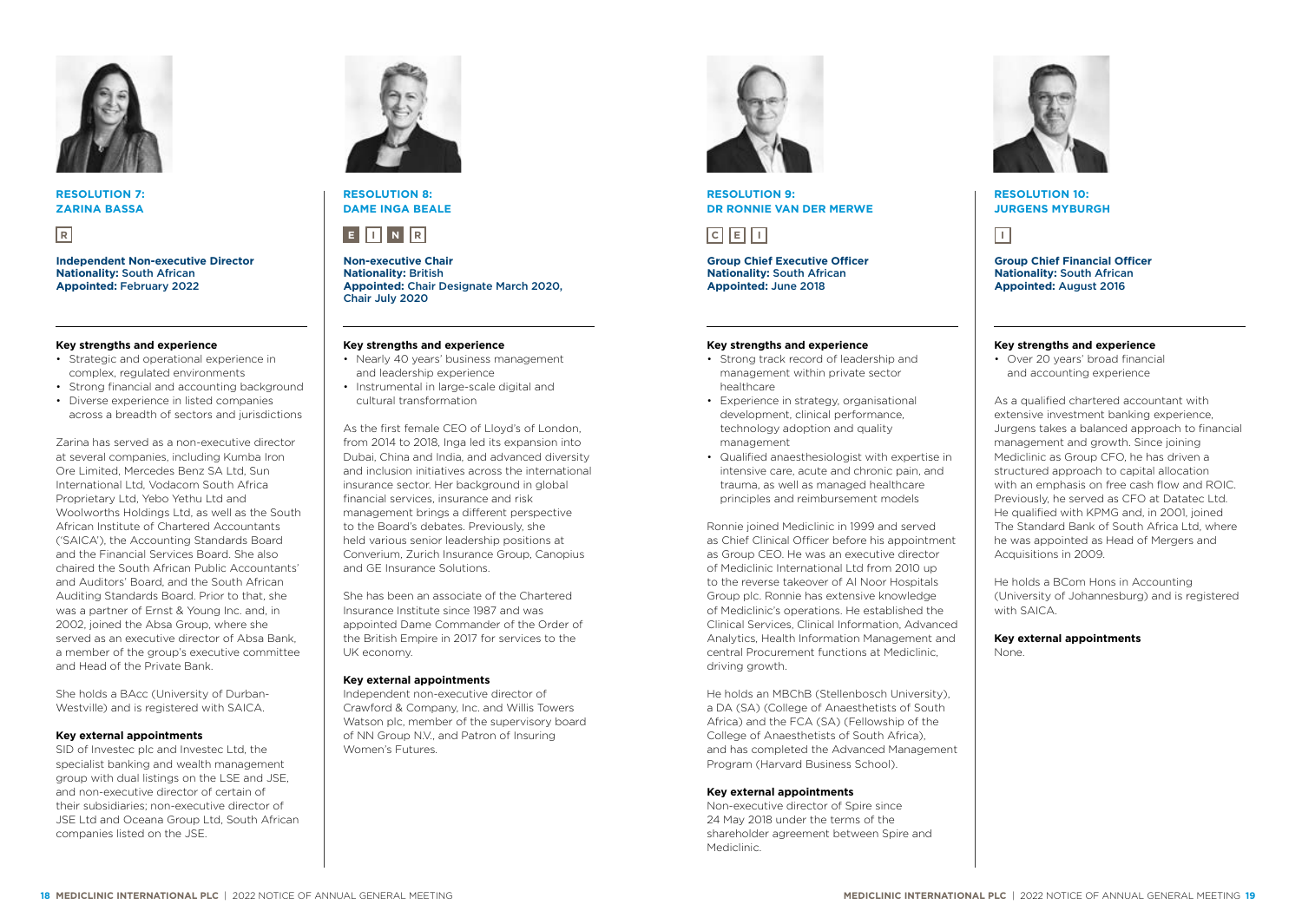

### **RESOLUTION 11: DR FELICITY HARVEY CBE**



**Senior Independent Director Nationality:** British **Appointed:** Independent non-executive director October 2017, SID September 2021

# **Key strengths and experience**

- In-depth knowledge of health sector with both clinical experience and public health expertise
- Strong insight into healthcare technology and sustainable development

Felicity was previously Director General for Public and International Health for the UK Government; Head of Medicines, Pharmacy and Industry Group at the Department of Health, London; Director of the UK Prime Minister's Delivery Unit; Director of Prison Health for Her Majesty's Prison Service; Head of Quality Management at NHS Executive; and Private Secretary to the Chief Medical Officer.

She holds an MBBS (St Bartholomew's Medical College, University of London), a PgDip in Clinical Microbiology (The Royal London Hospital College, University of London) and an MBA (Henley Management College). She was appointed CBE in 2008 and is an Honorary Fellow of the Royal College of Physicians and a Fellow of the Faculty of Public Health.

# **Key external appointments**

Non-executive director of Guy's and St Thomas' NHS Foundation Trust and Halcyon Topco Ltd (ultimate parent company of Sciensus); visiting professor at the Institute of Global Health Innovation, Imperial College London; co-chair of the World Health Organization Independent Oversight and Advisory Committee for Health Emergencies Programme.



**RESOLUTION 12: DR MUHADDITHA AL HASHIMI** 

**Independent Non-executive Director Nationality:** Emirati **Appointed:** November 2017

# **Key strengths and experience**

- Significant experience of healthcare and higher education industry in the UAE
- Strategic and tactical expertise in operations, fiscal management and transaction negotiation

Muhadditha contributes valuable insights into the Middle East's geopolitical landscape. Previously, she was CEO of Dubai Healthcare City; CEO of the Mohammed Bin Rashid Al Maktoum Academic Medical Center; Deputy CEO of Tatweer; a member of Dubai Holding; Executive Dean of the Faculty of Health Sciences, Higher Colleges of Technology ('HCT'); Acting Deputy Vice Chancellor of Academic Affairs at HCT; and Director of Education of the Harvard Medical School Dubai Center.

She holds a BS in Medical Technology (University of Minnesota), an MSc in Clinical Laboratory Services (University of Minnesota) and a Doctor of Public Health (University of Texas).

### **Key external appointments**

President and chair of the board of trustees of the Sharjah Education Academy; chair of the Sharjah Private Education Authority; a member of the University of Sharjah's board of trustees, Audit and Compliance Committee and Academic Committee.



**RESOLUTION 13: JANNIE DURAND** 

**Non-executive Director Nationality:** South African **Appointed:** February 2016

# **Key strengths and experience**

- Over 20 years' investment experience with substantial strategic and tactical expertise
- Significant knowledge of capital markets, finance and accounting, risk management, investor relations

Jannie joined the Rembrandt Group in 1996 and became CEO of Remgro in 2012. He is the Board representative for Remgro, which holds a 44.56% interest in the Company. Jannie was a non-executive director of Mediclinic International Ltd from 2012 to 2016, when it combined with the Company (then Al Noor Hospitals Group plc) to become Mediclinic International plc.

He holds a BAcc Hons in Accountancy (Stellenbosch University) and an MPhil in Management Studies (Oxford University). Jannie is registered with SAICA.

# **Key external appointments**

CEO of Remgro; non-executive chair for the following listed companies within the Remgro group: Distell Group Holdings Ltd, RCL Foods Ltd and Rand Merchant Investment Holdings Ltd.



# **RESOLUTION 14: DANIE MEINTJES**



**Non-executive Director Nationality:** South African **Appointed:** Non-executive director August 2018, non-executive director for workforce engagement April 2019

### **Key strengths and experience**

- Significant operational, strategic and risk management experience
- Extensive knowledge of the healthcare sector

As the former Group CEO, Danie led Mediclinic's efforts to invest in our workforce and is uniquely positioned to oversee and evaluate employee engagement. He was CEO of Mediclinic from 2010 up to his retirement on 1 June 2018. He became an executive director and Group CEO of the Company on 15 February 2016 upon the Company's listing on the LSE. Danie served in various management positions in the Remgro group before becoming the Hospital Manager of Mediclinic Sandton in 1985. He joined Mediclinic's Executive Committee in 1995 and became a director in 1996. He was seconded to the Group's Dubai operations in 2006 and appointed CEO of Mediclinic Middle East in 2007. He served as a non-executive director of Spire from 2015 to 2018.

He holds a BPL Hons in Industrial Psychology (University of the Free State) and completed the Advanced Management Program (Harvard Business School).

### **Key external appointments**

Non-executive director of Capitec Bank Holdings Ltd and Capitec Bank Ltd.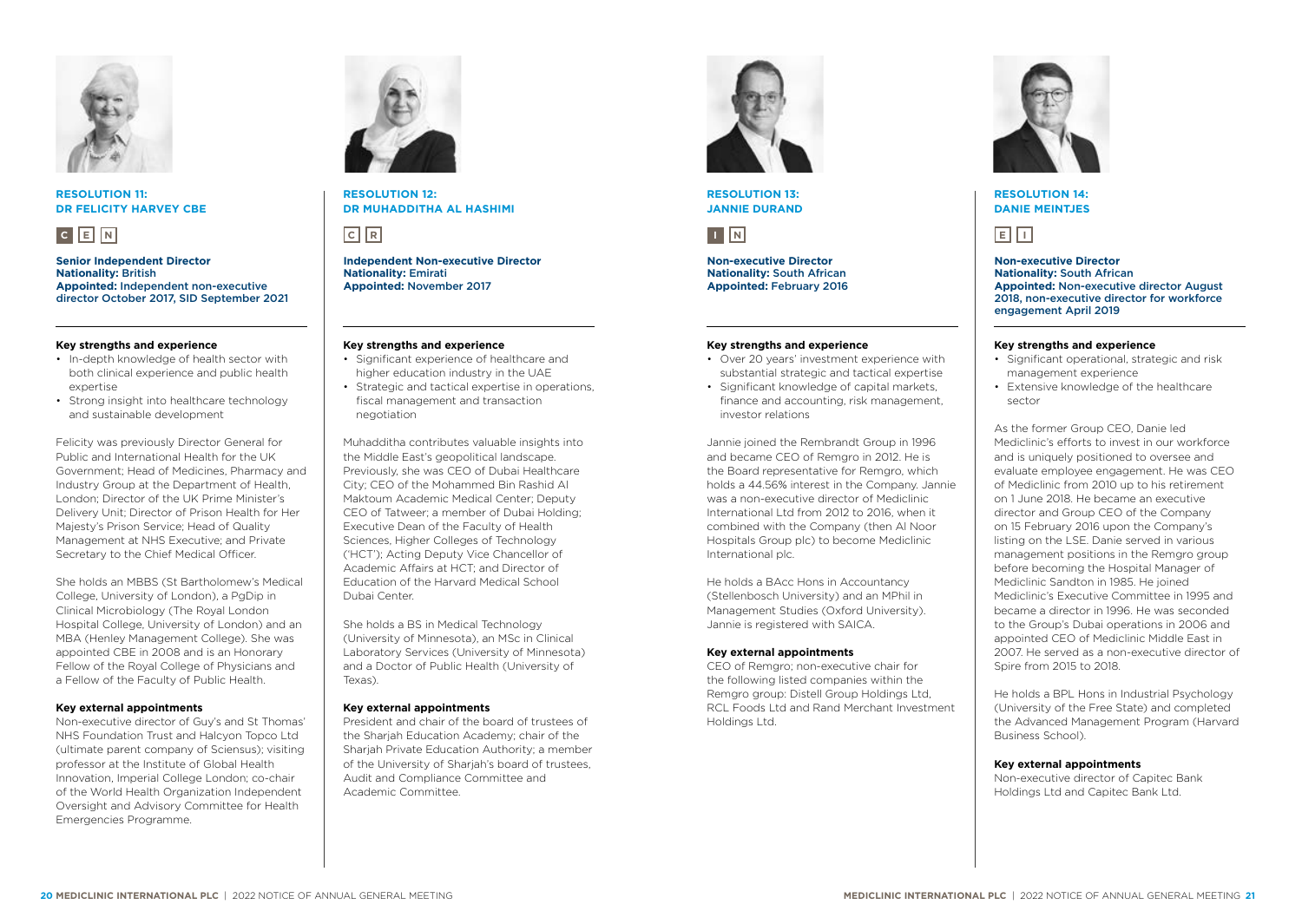

**RESOLUTION 15: DR ANJA OSWALD**



**Independent Non-executive Director Nationality:** Swiss **Appointed:** July 2018

# **Key strengths and experience**

- Experience in healthcare, clients' needs and the medical operational sector
- Experience in digital transformation and digital ecosystems in healthcare services
- Insights into political, regulatory and administration context of healthcare in Switzerland

Anja was previously Deputy Medical Officer in the Department of Health and Head of Medical and Pharmaceutical Services. She served on various cantonal, regional and national committees in Swiss health administration, working closely with political opinion leaders. She was also CEO of a healthcare start-up company and worked several years as a medical doctor in various hospitals.

Anja holds an MD-PhD (University of Basel), specialising in Orthopaedic Surgery and Traumatology, as well as in Sports Medicine; an Executive MBA (University of Rochester-Bern); a certificate in General Management (University of Bern); and a certificate of the Swiss Board School (International Center for Corporate Governance of the University of St. Gallen).

### **Key external appointments**

CEO of Klinik Sonnenhalde AG; member of the boards of Integrierte Psychiatrie Winterthur and Zippsafe AG; Past-President of the Association of Private Hospitals in Basel.



**RESOLUTION 16: TOM SINGER**



**Independent Non-executive Director Nationality:** British **Appointed:** July 2019

### **Key strengths and experience**

- Thorough understanding of UK-listed company environment, including risk management and internal control
- Experience in healthcare, innovation and transformation

Tom's long career in finance makes him ideally suited to his role as Chair of the Audit and Risk Committee. He is a former non-executive director of Liberty Living Group PLC and DP Eurasia N.V. and previously served as CEO of InterContinental Hotels Group PLC and British United Provident Association ('BUPA'), a provider of health-related services including private hospitals. Earlier in his career, Tom was CFO and Chief Operating Officer of William Hill PLC and Finance Director of Moss Bros PLC. He started his career in professional services and spent a total of 12 years at Price Waterhouse and McKinsey.

He is a qualified chartered accountant with a BSc Hons Finance and Accounting (University of Bristol) and has completed the Advanced Management Programme (INSEAD).

### **Key external appointments**

Non-executive director of Halfords Group plc, chair of their Audit Committee and member of their ESG, Nomination and Remuneration committees.



**RESOLUTION 17: STEVE WEINER** 

# **A C R**

**Independent Non-executive Director Nationality:** American **Appointed:** July 2020

# **Key strengths and experience**

- Significant healthcare and international consumer goods experience
- Finance and business transformation leadership roles in large, complex organisations in developed and developing markets

Steve spent the majority of his finance career with the international consumer goods group Unilever, most recently as Group Controller responsible for performance management accounting, reporting and control. He was a member of Unilever's Global Finance Leadership Team, working closely with the group's board and Audit Committee.

He has a Masters in Finance (Columbia University) and a BSc in Management (Rutgers University).

# **Key external appointments**

Non-executive director of Guy's and St Thomas' NHS Foundation Trust, chair of their Transformation and Major Programmes Committee and member of their Audit and Risk, Quality and Performance, Remuneration, and Strategy and Partnership committees; non-executive director of King's College Hospital NHS Foundation Trust and member of its Audit and Finance and Commercial committees.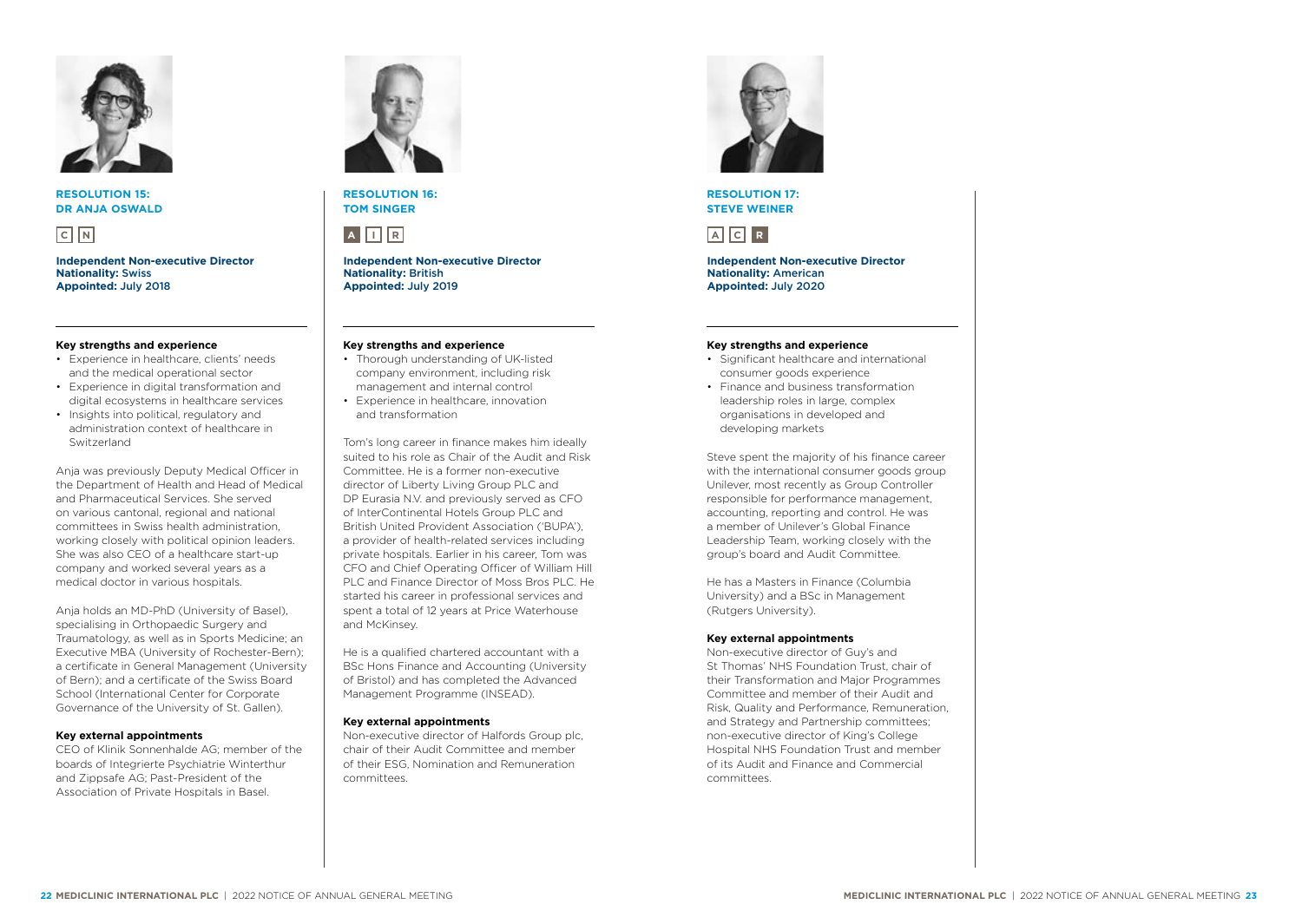# <span id="page-13-0"></span>**SHAREHOLDER NOTES**

The following notes explain your general rights as a shareholder and your right to attend and vote at this AGM or to appoint someone else to vote on your behalf.

- 1. To be entitled to attend and vote at the AGM (and for the purpose of the determination by the Company of the number of votes they may cast), shareholders must be registered in the register of members of the Company at close of business on Tuesday, 26 July 2022 (or, in the event of any adjournment, close of business on the date which is 48 hours before the time of the adjourned meeting, excluding at the Directors' discretion any part of any day that is not a working day). Changes to the register of members after the relevant deadline shall be disregarded in determining the rights of any person to attend and vote at the AGM. In alignment with best practice for listed companies, it is the current intention that each of the resolutions to be put to the AGM will be voted on by way of a poll and not by show of hands. The Company believes that a poll is more representative of shareholders' voting intentions because shareholder votes are counted according to the number of ordinary shares held and all votes tendered are taken into account. Following a poll vote, any shareholder who has voted on the poll is entitled under section 360BA of the Companies Act 2006 to request from the Company information which will allow them to determine whether their vote was validly recorded and counted. Shareholders who wish to do so should contact the Company's registrar, Computershare, no later than 30 days following the date of the AGM, using the contact details set out on [page 29](#page-15-0) of this document.
- 2. **Dispatch instructions:** To be valid, any form of proxy and any power of attorney or other authority under which it is executed (or a duly certified copy of any such power or authority), must be returned by no later than 15:00 (BST) on Tuesday, 26 July 2022 through any one of the following methods:
	- (a) in the case of shareholders on the UK register:
		- (i) by post to the Company's UK registrar at: Computershare Investor Services PLC The Pavilions, Bridgwater Road, Bristol, BS99 6ZY, United Kingdom (Tel: 0370 703 6022 if dialling from the UK and +44 370 703 6022 if dialling from abroad); or
		- (ii) by hand or courier (during normal business hours only) to the Company's UK registrar at: Computershare Investor Services PLC The Pavilions, Bridgwater Road, Bristol, BS13 8AE, United Kingdom (Tel: 0370 703 6022 if dialling from the UK and +44 370 703 6022 if dialling from abroad); or
		- (iii) electronically through the website of the Company's UK registrar at [www.investorcentre.co.uk/eproxy](http://www.investorcentre.co.uk/eproxy). Please use the credentials printed on your form of proxy or within your email (if applicable) to vote; or
		- (iv) in the case of shares held through CREST, via the CREST system (see notes 10–12 on pages 25–26 of this document);
	- (b) in the case of **certificated shareholders** or shareholders who hold dematerialised shares with own-name registration on the South African securities register, to the Company's South African transfer secretaries at:

Computershare Investor Services (Pty) Ltd Proxies Rosebank Towers, 15 Biermann Avenue, Rosebank 2196, South Africa Private Bag X9000, Saxonwold 2132, South Africa Email: [proxy@computershare.co.za](mailto:proxy%40computershare.co.za?subject=) Fax: +27 11 688 5238

or, in the case of certificated shareholders resident in Namibia and who elect to do so, to the Company's Namibian transfer secretaries at:

Transfer Secretaries (Pty) Ltd 4 Robert Mugabe Avenue, Windhoek, Namibia PO Box 2401, Windhoek, Namibia Email: [ts@nsx.com.na](mailto:ts%40nsx.com.na?subject=)

- 3. Members are entitled to appoint a proxy to exercise all or part of their rights to attend, and to speak and vote on their behalf at the AGM. A shareholder may appoint more than one proxy in relation to the AGM provided that each proxy is appointed to exercise the rights attached to a different ordinary share or ordinary shares held by that shareholder. A proxy need not be a shareholder of the Company. A form of proxy, which accompanies this Notice, may be used to make such appointment and give proxy instructions. If you do not have a form of proxy and believe that you should have one, or if you require additional forms, please contact the relevant registrar of the Company, whose contact details are provided above.
- 4. In the case of joint holders appointing a proxy, the signature of one holder is sufficient, but the names of all joint holders should be stated. Where more than one of the joint holders purports to appoint a proxy, only the appointment submitted by the most senior holder will be accepted. Seniority is determined by the order in which the names of the joint holders appear in the Company's register of members in respect of the joint holding (the first named being the most senior).
- 5. Any person to whom this Notice is sent who is a person nominated under Section 146 of the Act to enjoy information rights (a 'Nominated Person') may, under an agreement between him/her and the shareholder by whom he/she was nominated, have a right to be appointed (or to have someone else appointed) as a proxy for the AGM. If a Nominated Person has no such proxy appointment right or does not wish to exercise it, he/she may, under any such agreement, have a right to give instructions to the shareholder as to the exercise of voting rights.
- 6. The statement of the rights of shareholders in relation to the appointment of proxies in notes 3, 4 and 8 do not apply to Nominated Persons. The rights described in these paragraphs can only be exercised by shareholders of the Company.
- 7. A vote withheld is not a vote in law, which means that the vote will not be counted in the calculation of votes for or against the resolution. If no voting indication is given, your proxy will vote or abstain from voting at his/her discretion. Your proxy will vote (or abstain from voting) as he/she thinks fit in relation to any other matter which is put before the AGM.
- 8. If you return more than one proxy appointment (except where multiple proxies have been appointed), either by paper or electronic communication, that appointment received last by the Registrar before the latest time for the receipt of proxies will take precedence. You are advised to read the terms and conditions of use carefully. Electronic communication facilities are open to all shareholders and those who use them will not be disadvantaged.
- 9. The return of a completed form of proxy, electronic filing or any CREST proxy instruction (as described in note 11 below) will not prevent a shareholder from attending the AGM and voting in person if he/she wishes to do so.
- 10. CREST members who wish to appoint a proxy or proxies through the CREST electronic proxy appointment service may do so for the AGM (and any adjournment of the AGM) by using the procedures described in the CREST Manual (available from [www.euroclear.com/site/public/EU](http://www.euroclear.com/site/public/EU)I). CREST personal members or other CREST sponsored members, and those CREST members who have appointed a service provider/(s), should refer to their CREST sponsor or voting service provider/(s), who will be able to take the appropriate action on their behalf.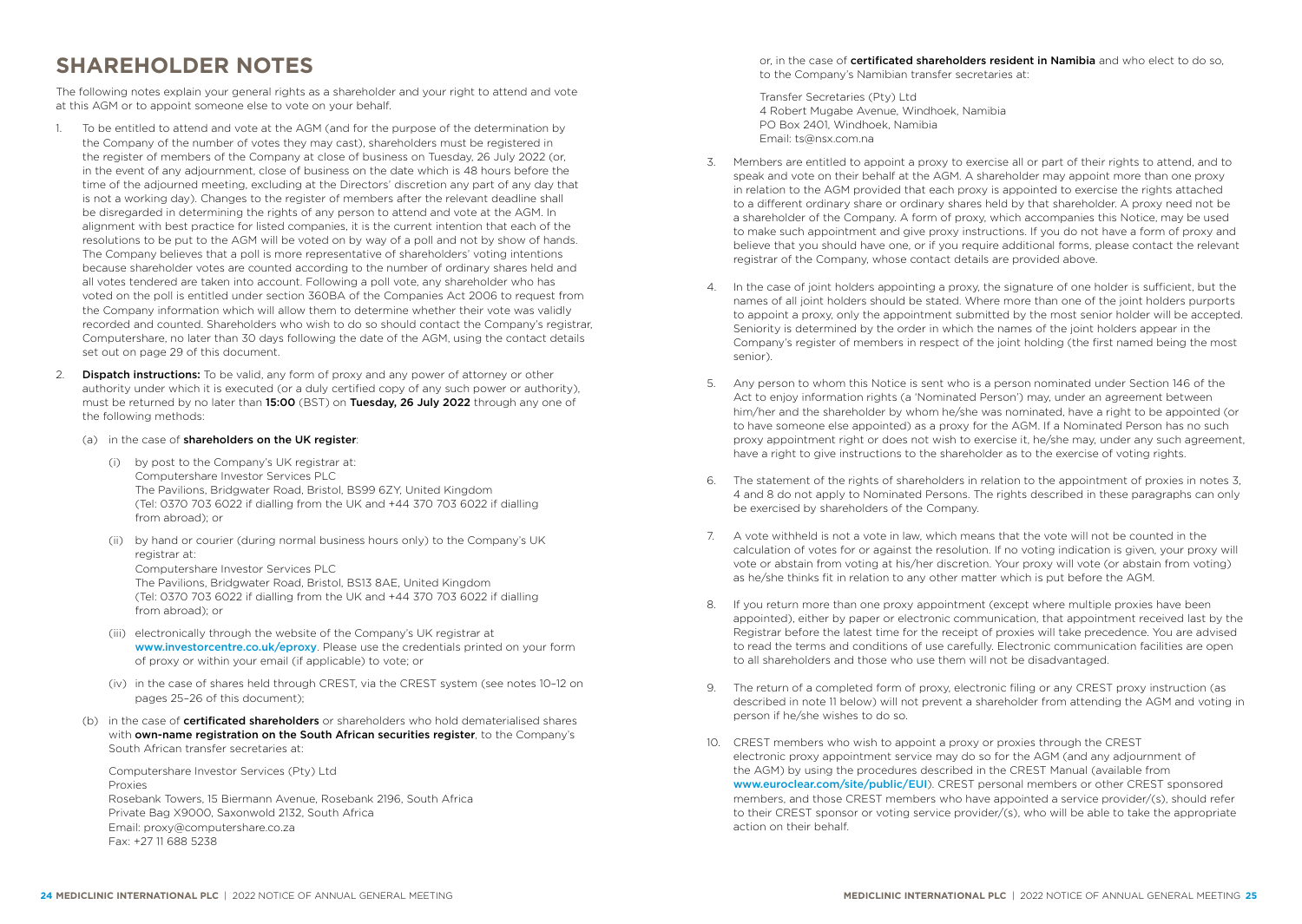- 11. In order for a proxy appointment or instruction made by means of CREST to be valid, the appropriate CREST message (a 'CREST Proxy Instruction') must be properly authenticated in accordance with Euroclear UK & Ireland Limited's specifications and must contain the information required for such instructions, as described in the *CREST Manual*. The message must be transmitted so as to be received by the issuer's agent (ID 3RA50) by 15:00 (BST) on Tuesday, 26 July 2022. For this purpose, the time of receipt will be taken to mean the time (as determined by the timestamp applied to the message by the CREST application host) from which the issuer's agent is able to retrieve the message by enquiry to CREST in the manner prescribed by CREST. After this time, any change of instructions to proxies appointed through CREST should be communicated to the appointee through other means.
- 12. CREST members and, where applicable, their CREST sponsors, or voting service providers should note that Euroclear UK & Ireland Limited does not make available special procedures in CREST for any particular message. Normal system timings and limitations will, therefore, apply in relation to the input of CREST Proxy Instructions. It is the responsibility of the CREST member concerned to take (or, if the CREST member is a CREST personal member, or sponsored member, or has appointed a voting service provider/[s], to procure that their CREST sponsor or voting service provider/[s] take/[s]) such action as shall be necessary to ensure that a message is transmitted by means of the CREST system by any particular time. In this connection, CREST members and, where applicable, their CREST sponsors or voting system providers are referred, in particular, to those sections of the *CREST Manual* concerning practical limitations of the CREST system and timings. The Company may treat a CREST Proxy Instruction as invalid in the circumstances set out in Regulation 35(5)(a) of the Uncertificated Securities Regulations 2001.
- 13. In the case of dematerialised shareholders holding their shares through the South African securities register, other than dematerialised shareholders with own-name registration, such shareholders should contact their CSDP or broker in the manner and time stipulated in their agreement, in order to furnish them with their voting instructions or to obtain a letter of representation, in the event that they wish to attend the AGM in person.
- 14. Any corporation which is a member can appoint one or more corporate representative/(s) who may exercise, on its behalf, all its powers as a member provided that no more than one corporate representative exercises powers in relation to the same shares.
- 15. As at 24 May 2022 (being the latest practicable business day prior to the publication of this Notice), the Company's ordinary issued share capital comprises 737 243 810 ordinary shares, carrying one vote each. No shares are held in treasury. Therefore, the total voting rights in the Company as at 24 May 2022 are 737 243 810.
- 16. Under Section 527 of the Act, shareholders meeting the threshold requirements set out in that Section have the right to require the Company to publish, on a website, a statement setting out any matter relating to: (i) the audit of the Company's financial statements (including the auditors' report and the conduct of the audit), which are to be laid before the AGM; or (ii) any circumstances connected with an auditor of the Company ceasing to hold office since the previous meeting at which annual accounts and reports were laid in accordance with Section 437 of the Act. The Company may not require the shareholders requesting any such website publication to pay its expenses in complying with Sections 527 or 528 of the Act. Where the Company is required to place a statement on a website under Section 527 of the Act, it must forward the statement to the Company's auditors not later than the time when it makes the statement available on the website. The business which may be dealt with at the AGM for the relevant financial year includes any statement that the Company has been required to publish on a website under Section 527 of the Act.

17. Any shareholder attending the AGM has the right to ask questions. The Company must answer any such question relating to the business being dealt with at the AGM, but no such answer need be given if: (a) to do so would interfere unduly with the preparation for the AGM or involve the disclosure of confidential information; (b) the answer has already been given on a website in the form of an answer to a question; or (c) it is undesirable in the interests of the Company or the good order of the AGM that the question be answered. If multiple questions on the same topic are received in advance, the Chair may choose to provide a single answer to address shareholder queries on the same topic.

Shareholders may also submit questions to the Directors about the Company and its business or the resolutions being proposed at the AGM in advance of the AGM by sending an email to the Company Secretary at [MediclinicInternational@linkgroup.co.uk](mailto:MediclinicInternational%40linkgroup.co.uk?subject=) by 17:00 (BST) on 25 July 2022. These questions will also be addressed at the meeting.

- 18. The following documents are available for inspection during normal business hours at the registered office of the Company in the UK or at Mediclinic Corporate Office, 25 Du Toit Street, Stellenbosch 7600, South Africa on any business day from 21 June 2022 until the time of the AGM, and may also be inspected at the AGM venue, as specified in the Notice, from 14:30 (BST) on the day of the AGM until its conclusion:
	- (a) copies of the directors' letters of appointment or service contracts; and
	- (b) a copy of the Articles of Association of the Company.
- 19. You may not use any electronic address provided in either this Notice or any related documents (including the form of proxy) to communicate with the Company for any purposes other than those expressly stated.
- 20. Personal data provided by shareholders at or in relation to the AGM will be processed in line with the Company's privacy policy. Detailed information on how the Company processes your personal data and what your rights are under applicable data privacy laws can be accessed on the Company's website at [www.mediclinic.com/en/privacy-statement.html](http://www.mediclinic.com/en/privacy-statement.html).

A copy of this Notice, and other information required by Section 311A of the Act, can be found on the Company's website at **[annualreport.mediclinic.com](https://annualreport.mediclinic.com)**.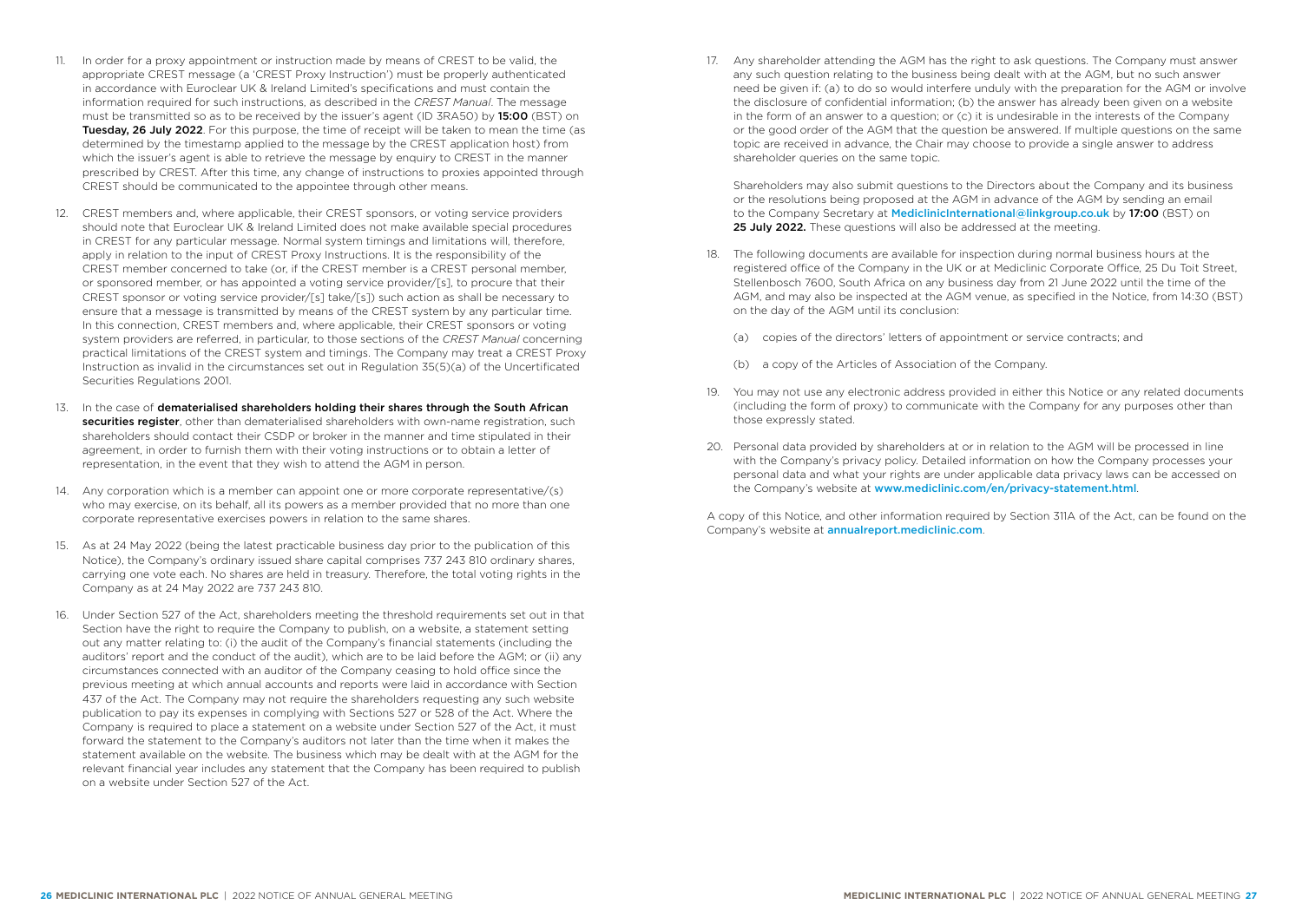# <span id="page-15-0"></span>**SHAREHOLDER EVENT**

# **THURSDAY, 14 JULY 2022 AT 14:00 (BST)**

We will be holding a live online shareholder event on **14 July 2022** at **14:00 (BST)** to provide shareholders with the opportunity to hear from the Chair and ask questions of the Board in relation to the business of the Company or the resolutions being proposed at the AGM prior to submitting their proxy votes.

Shareholders will be able to ask questions during the Shareholder Event or submit them in writing in advance of the event by emailing them to the Company Secretary at [mediclinicinternational@linkgroup.co.uk](mailto:mediclinicinternational%40linkgroup.co.uk?subject=) by 17:00 (BST) on 11 July 2022 with 'Shareholder Event 2022' in the subject line for ease of identification. The Company will answer the questions during the Shareholder Event and endeavour to publish and maintain an appropriate summary of responses to questions raised on the '2022 AGM' event page at [investor.mediclinic.com](https://investor.mediclinic.com). If multiple questions on the same topic are received, a single answer may be provided to address all shareholder queries on the same topic.

Participation in the Shareholder Event will not constitute formal attendance at the AGM.

### **HOW TO REGISTER FOR THE EVENT**

You can register for the Shareholder Event by emailing the Company Secretary at [mediclinicinternational@linkgroup.co.uk](mailto:mediclinicinternational%40linkgroup.co.uk?subject=). We will then verify that you are registered in the register of members of the Company before providing full details on how to join. Only verified shareholders and Nominated Persons will be allowed to access the event.

IMPORTANT: To facilitate this verification:

- Shareholders registered on the UK register of members should provide their Shareholder Reference Number, included in the form of proxy posted with this Notice or email or letter of notification of availability sent to them when this Notice was published.
- Nominated Persons, shareholders on the UK register of members or the South African branch register holding their shares through a broker and shareholders on the South African branch register holding their shares through a CSDP will need to provide the Company Secretary with a letter of representation to confirm their eligibility to attend the event.
- Corporate representatives will also need to provide the Company Secretary with a letter of representation from the corporate shareholder.

To ensure the timely completion of this verification process, please register for the event as soon as possible and in any event no later than by 14:00 (BST) on 12 July 2022.

You will be able to join the event via your PC, laptop, tablet or mobile device.

# **COMPANY INFORMATION**

### **COMPANY NAME AND NUMBER**

Mediclinic International plc (incorporated and registered in England and Wales) Company number: 08338604

# **REGISTERED OFFICE**

Mediclinic International plc, 6<sup>th</sup> Floor, 65 Gresham Street, London, EC2V 7NQ Tel: +44 333 300 1930

### **LISTING**

FTSE sector: Health Care – Health Care providers – Health Care Facilities ISIN code: GB00B8HX8Z88 SEDOL number: B8HX8Z8 EPIC number: MDC LEI: 2138002S5BSBIZTD5160 Primary listing: London Stock Exchange (share code: MDC) Secondary listing: JSE (share code: MEI) Secondary listing: Namibian Stock Exchange ('NSX') (share code: MEP)

# **COMPANY SECRETARY**

Link Company Matters Limited Caroline Emmet 6th Floor, 65 Gresham Street, London, EC2V 7NQ Tel: +44 333 300 1930 Email: [mediclinicinternational@linkgroup.co.uk](mailto:mediclinicinternational%40linkgroup.co.uk%20?subject=) 

# **INVESTOR RELATIONS CONTACT**

James Arnold Head of Investor Relations Hudson House, 8 Tavistock Street London, WC2E 7PP Tel: +44 20 3786 8180/1 Email: [ir@mediclinic.com](mailto:ir%40mediclinic.com?subject=)

# **REGISTRAR/TRANSFER SECRETARIES** United Kingdom

Computershare Investor Services PLC The Pavilions, Bridgwater Road, Bristol, BS13 8AE Tel: +44 370 703 6022 Email: [WebCorres@computershare.co.uk](mailto:WebCorres%40computershare.co.uk?subject=)

### South Africa

Computershare Investor Services (Pty) Ltd Rosebank Towers, 15 Biermann Avenue, Rosebank 2196 Private Bag X9000, Saxonwold 2132 Tel: +27 11 370 5000 Email: [Groupadmin1@computershare.co.za](mailto:Groupadmin1%40computershare.co.za?subject=)

### Namibia

Transfer Secretaries (Pty) Ltd 4 Robert Mugabe Avenue, Windhoek PO Box 2401, Windhoek Tel: +264 61 227 647 Email: [ts@nsx.com.na](mailto:ts%40nsx.com.na?subject=)

# **CORPORATE ADVISERS**

Auditor PricewaterhouseCoopers LLP, London

### Corporate Broker and Sponsors

Joint corporate brokers (United Kingdom): Morgan Stanley & Co International plc and UBS Investment Bank JSE sponsor (South Africa): Rand Merchant Bank (a division of FirstRand Bank Limited) NSX sponsor (Namibia): Simonis Storm Securities (Pty) Ltd

### Legal Advisers

UK legal advisers: Slaughter and May SA legal advisers: Cliffe Dekker Hofmeyr Inc.

# Remuneration Consultant

Deloitte LLP

# Communication Agency

FTI Consulting Tel: +44 20 3727 1000 Email: [businessinquiries@fticonsulting.com](mailto:businessinquiries%40fticonsulting.com?subject=)